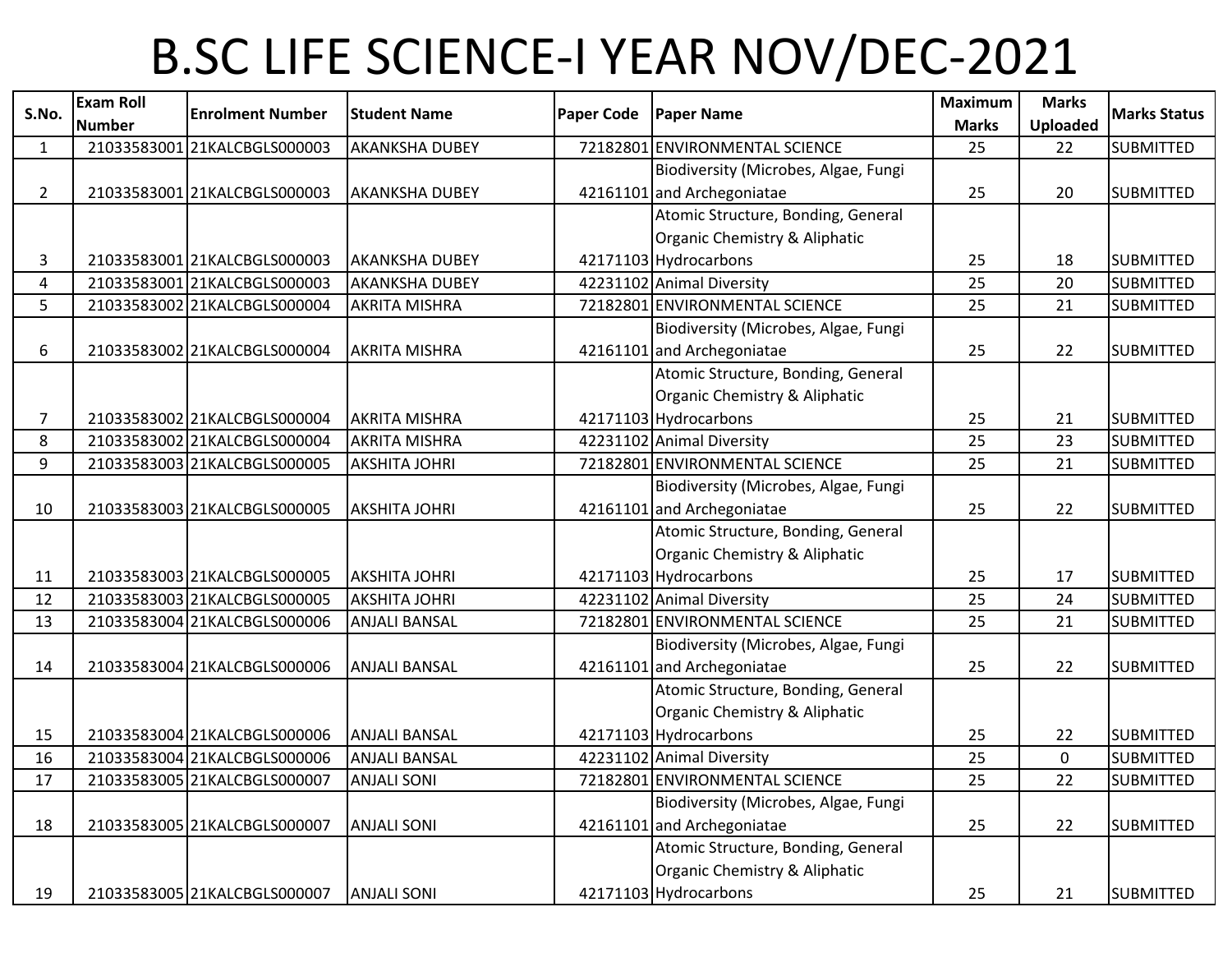| 20 | 21033583005 21KALCBGLS000007 | <b>ANJALI SONI</b>     | 42231102 Animal Diversity            | 25 | 23   | <b>SUBMITTED</b> |
|----|------------------------------|------------------------|--------------------------------------|----|------|------------------|
| 21 | 21033583006 21KALCBGLS000008 | ANNU                   | 72182801 ENVIRONMENTAL SCIENCE       | 25 | 24   | <b>SUBMITTED</b> |
|    |                              |                        | Biodiversity (Microbes, Algae, Fungi |    |      |                  |
| 22 | 21033583006 21KALCBGLS000008 | ANNU                   | 42161101 and Archegoniatae           | 25 | 23   | <b>SUBMITTED</b> |
|    |                              |                        | Atomic Structure, Bonding, General   |    |      |                  |
|    |                              |                        | Organic Chemistry & Aliphatic        |    |      |                  |
| 23 | 21033583006 21KALCBGLS000008 | ANNU                   | 42171103 Hydrocarbons                | 25 | 17   | <b>SUBMITTED</b> |
| 24 | 21033583006 21KALCBGLS000008 | ANNU                   | 42231102 Animal Diversity            | 25 | 24   | <b>SUBMITTED</b> |
|    |                              |                        | Biodiversity (Microbes, Algae, Fungi |    |      |                  |
| 25 | 21033583007 21KALCBGLS000009 | <b>ANSHIKA SINGH</b>   | 42161101 and Archegoniatae           | 25 | 22.5 | <b>SUBMITTED</b> |
|    |                              |                        | Atomic Structure, Bonding, General   |    |      |                  |
|    |                              |                        | Organic Chemistry & Aliphatic        |    |      |                  |
| 26 | 21033583007 21KALCBGLS000009 | <b>ANSHIKA SINGH</b>   | 42171103 Hydrocarbons                | 25 | 22   | <b>SUBMITTED</b> |
| 27 | 21033583007 21KALCBGLS000009 | <b>ANSHIKA SINGH</b>   | 42231102 Animal Diversity            | 25 | 24   | <b>SUBMITTED</b> |
| 28 | 21033583007 21KALCBGLS000009 | <b>ANSHIKA SINGH</b>   | 72182801 ENVIRONMENTAL SCIENCE       | 25 | 21   | <b>SUBMITTED</b> |
| 29 | 21033583008 21KALCBGLS000010 | ANSHU KUMARI JHA       | 72182801 ENVIRONMENTAL SCIENCE       | 25 | 22   | <b>SUBMITTED</b> |
|    |                              |                        | Biodiversity (Microbes, Algae, Fungi |    |      |                  |
| 30 | 21033583008 21KALCBGLS000010 | ANSHU KUMARI JHA       | 42161101 and Archegoniatae           | 25 | 22   | <b>SUBMITTED</b> |
|    |                              |                        | Atomic Structure, Bonding, General   |    |      |                  |
|    |                              |                        | Organic Chemistry & Aliphatic        |    |      |                  |
| 31 | 21033583008 21KALCBGLS000010 | ANSHU KUMARI JHA       | 42171103 Hydrocarbons                | 25 | 21   | <b>SUBMITTED</b> |
| 32 | 21033583008 21KALCBGLS000010 | ANSHU KUMARI JHA       | 42231102 Animal Diversity            | 25 | 24   | <b>SUBMITTED</b> |
| 33 | 21033583009 21KALCBGLS000011 | <b>ANUSHIKA SHARMA</b> | 72182801 ENVIRONMENTAL SCIENCE       | 25 | 23   | <b>SUBMITTED</b> |
|    |                              |                        | Biodiversity (Microbes, Algae, Fungi |    |      |                  |
| 34 | 21033583009 21KALCBGLS000011 | <b>ANUSHIKA SHARMA</b> | 42161101 and Archegoniatae           | 25 | 22.5 | <b>SUBMITTED</b> |
|    |                              |                        | Atomic Structure, Bonding, General   |    |      |                  |
|    |                              |                        | Organic Chemistry & Aliphatic        |    |      |                  |
| 35 | 21033583009 21KALCBGLS000011 | <b>ANUSHIKA SHARMA</b> | 42171103 Hydrocarbons                | 25 | 23   | <b>SUBMITTED</b> |
| 36 | 21033583009 21KALCBGLS000011 | ANUSHIKA SHARMA        | 42231102 Animal Diversity            | 25 | 23   | <b>SUBMITTED</b> |
| 37 | 21033583010 21KALCBGLS000012 | ANUSHKA                | 72182801 ENVIRONMENTAL SCIENCE       | 25 | 21   | <b>SUBMITTED</b> |
|    |                              |                        | Biodiversity (Microbes, Algae, Fungi |    |      |                  |
| 38 | 21033583010 21KALCBGLS000012 | <b>ANUSHKA</b>         | 42161101 and Archegoniatae           | 25 | 22   | <b>SUBMITTED</b> |
|    |                              |                        | Atomic Structure, Bonding, General   |    |      |                  |
|    |                              |                        | Organic Chemistry & Aliphatic        |    |      |                  |
| 39 | 21033583010 21KALCBGLS000012 | <b>ANUSHKA</b>         | 42171103 Hydrocarbons                | 25 | 19   | <b>SUBMITTED</b> |
| 40 | 21033583010 21KALCBGLS000012 | <b>ANUSHKA</b>         | 42231102 Animal Diversity            | 25 | 23   | <b>SUBMITTED</b> |
| 41 | 21033583011 21KALCBGLS000014 | <b>ANUSHREE JOSHI</b>  | 72182801 ENVIRONMENTAL SCIENCE       | 25 | 22   | <b>SUBMITTED</b> |
|    |                              |                        | Biodiversity (Microbes, Algae, Fungi |    |      |                  |
| 42 | 21033583011 21KALCBGLS000014 | <b>ANUSHREE JOSHI</b>  | 42161101 and Archegoniatae           | 25 | 22   | <b>SUBMITTED</b> |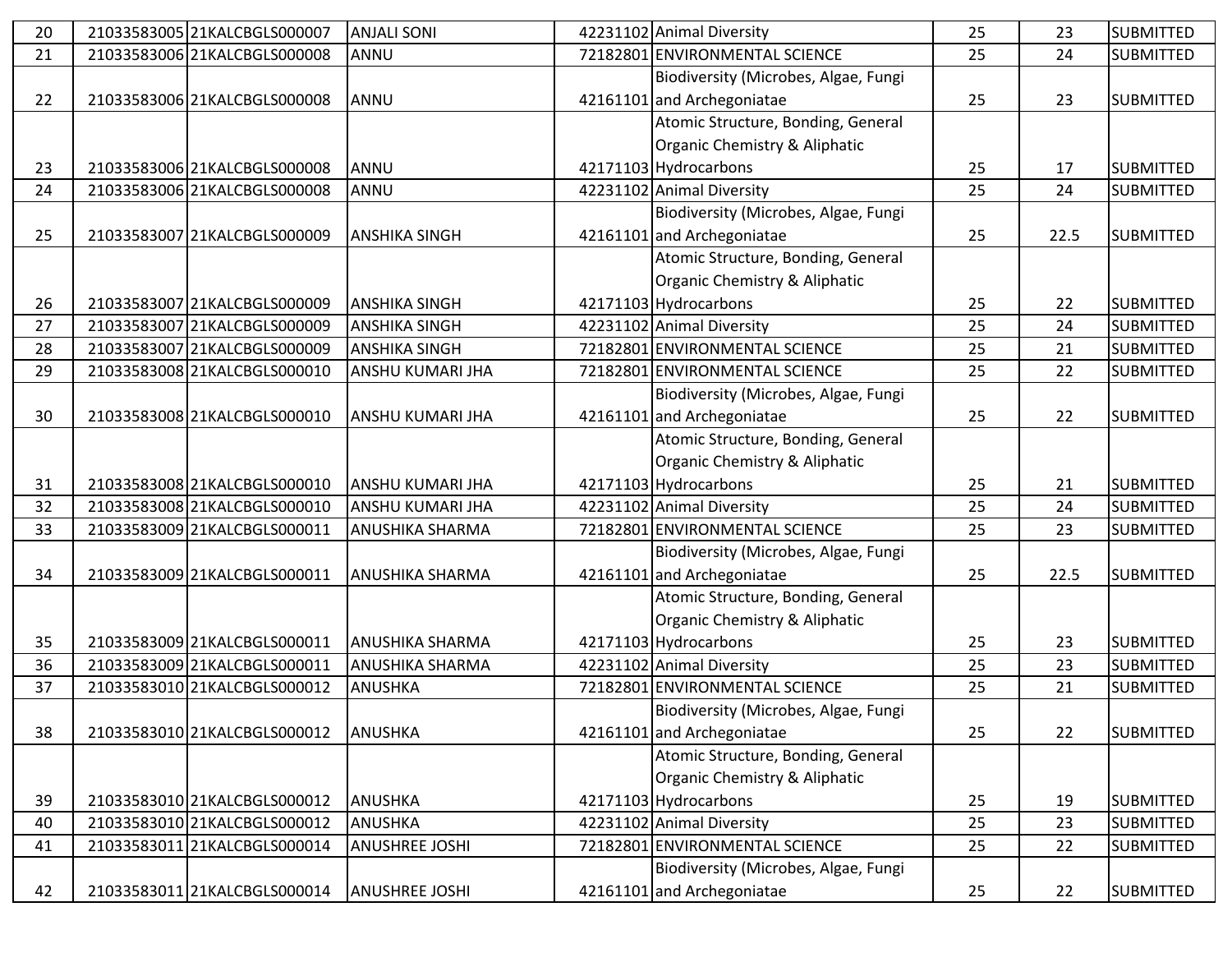|    |                              |                       | Atomic Structure, Bonding, General   |    |             |                  |
|----|------------------------------|-----------------------|--------------------------------------|----|-------------|------------------|
|    |                              |                       | Organic Chemistry & Aliphatic        |    |             |                  |
| 43 | 21033583011 21KALCBGLS000014 | <b>ANUSHREE JOSHI</b> | 42171103 Hydrocarbons                | 25 | 0           | <b>SUBMITTED</b> |
| 44 | 21033583011 21KALCBGLS000014 | <b>ANUSHREE JOSHI</b> | 42231102 Animal Diversity            | 25 | $\mathbf 0$ | <b>SUBMITTED</b> |
| 45 | 21033583012 21KALCBGLS000015 | <b>ANUSHTHA SINGH</b> | 72182801 ENVIRONMENTAL SCIENCE       | 25 | 20          | <b>SUBMITTED</b> |
|    |                              |                       | Biodiversity (Microbes, Algae, Fungi |    |             |                  |
| 46 | 21033583012 21KALCBGLS000015 | <b>ANUSHTHA SINGH</b> | 42161101 and Archegoniatae           | 25 | 21          | <b>SUBMITTED</b> |
|    |                              |                       | Atomic Structure, Bonding, General   |    |             |                  |
|    |                              |                       | Organic Chemistry & Aliphatic        |    |             |                  |
| 47 | 21033583012 21KALCBGLS000015 | <b>ANUSHTHA SINGH</b> | 42171103 Hydrocarbons                | 25 | 20          | <b>SUBMITTED</b> |
| 48 | 21033583012 21KALCBGLS000015 | <b>ANUSHTHA SINGH</b> | 42231102 Animal Diversity            | 25 | 23          | <b>SUBMITTED</b> |
| 49 | 21033583013 21KALCBGLS000017 | <b>AYUSHI JADON</b>   | 72182801 ENVIRONMENTAL SCIENCE       | 25 | 23          | <b>SUBMITTED</b> |
|    |                              |                       | Biodiversity (Microbes, Algae, Fungi |    |             |                  |
| 50 | 21033583013 21KALCBGLS000017 | <b>AYUSHI JADON</b>   | 42161101 and Archegoniatae           | 25 | 22          | <b>SUBMITTED</b> |
|    |                              |                       | Atomic Structure, Bonding, General   |    |             |                  |
|    |                              |                       | Organic Chemistry & Aliphatic        |    |             |                  |
| 51 | 21033583013 21KALCBGLS000017 | <b>AYUSHI JADON</b>   | 42171103 Hydrocarbons                | 25 | 22          | <b>SUBMITTED</b> |
| 52 | 21033583013 21KALCBGLS000017 | <b>AYUSHI JADON</b>   | 42231102 Animal Diversity            | 25 | 23          | <b>SUBMITTED</b> |
| 53 | 21033583014 21KALCBGLS000018 | <b>BAVNEET KAUR</b>   | 72182801 ENVIRONMENTAL SCIENCE       | 25 | 24          | <b>SUBMITTED</b> |
|    |                              |                       | Biodiversity (Microbes, Algae, Fungi |    |             |                  |
| 54 | 21033583014 21KALCBGLS000018 | <b>BAVNEET KAUR</b>   | 42161101 and Archegoniatae           | 25 | 22.5        | <b>SUBMITTED</b> |
|    |                              |                       | Atomic Structure, Bonding, General   |    |             |                  |
|    |                              |                       | Organic Chemistry & Aliphatic        |    |             |                  |
| 55 | 21033583014 21KALCBGLS000018 | <b>BAVNEET KAUR</b>   | 42171103 Hydrocarbons                | 25 | 21          | <b>SUBMITTED</b> |
| 56 | 21033583014 21KALCBGLS000018 | <b>BAVNEET KAUR</b>   | 42231102 Animal Diversity            | 25 | 23          | <b>SUBMITTED</b> |
| 57 | 21033583015 21KALCBGLS000019 | <b>BHAWNA</b>         | 72182801 ENVIRONMENTAL SCIENCE       | 25 | 23          | <b>SUBMITTED</b> |
|    |                              |                       | Biodiversity (Microbes, Algae, Fungi |    |             |                  |
| 58 | 21033583015 21KALCBGLS000019 | <b>BHAWNA</b>         | 42161101 and Archegoniatae           | 25 | 22.5        | <b>SUBMITTED</b> |
|    |                              |                       | Atomic Structure, Bonding, General   |    |             |                  |
|    |                              |                       | Organic Chemistry & Aliphatic        |    |             |                  |
| 59 | 21033583015 21KALCBGLS000019 | <b>BHAWNA</b>         | 42171103 Hydrocarbons                | 25 | 22          | <b>SUBMITTED</b> |
| 60 | 21033583015 21KALCBGLS000019 | <b>BHAWNA</b>         | 42231102 Animal Diversity            | 25 | 0           | <b>SUBMITTED</b> |
| 61 | 21033583016 21KALCBGLS000020 | <b>BHOOMIKA VERMA</b> | 72182801 ENVIRONMENTAL SCIENCE       | 25 | $\mathbf 0$ | <b>SUBMITTED</b> |
|    |                              |                       | Biodiversity (Microbes, Algae, Fungi |    |             |                  |
| 62 | 21033583016 21KALCBGLS000020 | <b>BHOOMIKA VERMA</b> | 42161101 and Archegoniatae           | 25 | 5           | <b>SUBMITTED</b> |
|    |                              |                       | Atomic Structure, Bonding, General   |    |             |                  |
|    |                              |                       | Organic Chemistry & Aliphatic        |    |             |                  |
| 63 | 21033583016 21KALCBGLS000020 | <b>BHOOMIKA VERMA</b> | 42171103 Hydrocarbons                | 25 | 0           | <b>SUBMITTED</b> |
| 64 | 21033583016 21KALCBGLS000020 | <b>BHOOMIKA VERMA</b> | 42231102 Animal Diversity            | 25 | $\pmb{0}$   | SUBMITTED        |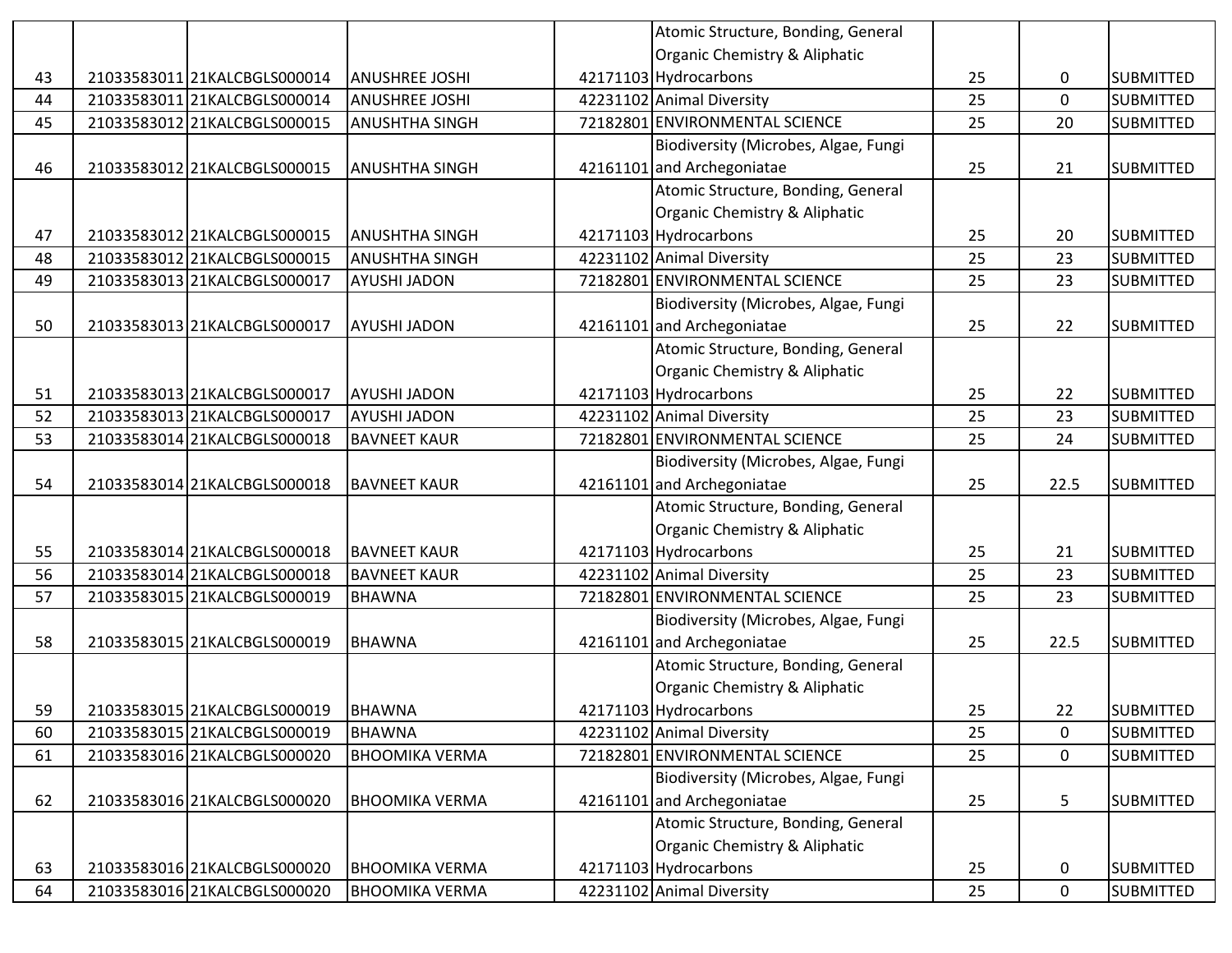| 65 | 21033583017 21KALCBGLS000021 | <b>CHESHTA BAJPAI</b>    | 72182801 ENVIRONMENTAL SCIENCE       | 25 | 23          | <b>SUBMITTED</b> |
|----|------------------------------|--------------------------|--------------------------------------|----|-------------|------------------|
|    |                              |                          | Biodiversity (Microbes, Algae, Fungi |    |             |                  |
| 66 | 21033583017 21KALCBGLS000021 | <b>CHESHTA BAJPAI</b>    | 42161101 and Archegoniatae           | 25 | 23          | <b>SUBMITTED</b> |
|    |                              |                          | Atomic Structure, Bonding, General   |    |             |                  |
|    |                              |                          | Organic Chemistry & Aliphatic        |    |             |                  |
| 67 | 21033583017 21KALCBGLS000021 | <b>CHESHTA BAJPAI</b>    | 42171103 Hydrocarbons                | 25 | 24          | <b>SUBMITTED</b> |
| 68 | 21033583017 21KALCBGLS000021 | <b>CHESHTA BAJPAI</b>    | 42231102 Animal Diversity            | 25 | 24          | <b>SUBMITTED</b> |
| 69 | 2103358301821KALCBGLS000022  | <b>DEEPANSHI ARORA</b>   | 72182801 ENVIRONMENTAL SCIENCE       | 25 | 22          | <b>SUBMITTED</b> |
|    |                              |                          | Biodiversity (Microbes, Algae, Fungi |    |             |                  |
| 70 | 21033583018 21KALCBGLS000022 | <b>DEEPANSHI ARORA</b>   | 42161101 and Archegoniatae           | 25 | 22          | <b>SUBMITTED</b> |
|    |                              |                          | Atomic Structure, Bonding, General   |    |             |                  |
|    |                              |                          | Organic Chemistry & Aliphatic        |    |             |                  |
| 71 | 21033583018 21KALCBGLS000022 | <b>DEEPANSHI ARORA</b>   | 42171103 Hydrocarbons                | 25 | 20          | <b>SUBMITTED</b> |
| 72 | 21033583018 21KALCBGLS000022 | <b>DEEPANSHI ARORA</b>   | 42231102 Animal Diversity            | 25 | $\mathbf 0$ | <b>SUBMITTED</b> |
| 73 | 21033583019 21KALCBGLS000023 | <b>DIKSHA BHATT</b>      | 72182801 ENVIRONMENTAL SCIENCE       | 25 | 21          | <b>SUBMITTED</b> |
|    |                              |                          | Biodiversity (Microbes, Algae, Fungi |    |             |                  |
| 74 | 21033583019 21KALCBGLS000023 | <b>DIKSHA BHATT</b>      | 42161101 and Archegoniatae           | 25 | 23          | <b>SUBMITTED</b> |
|    |                              |                          | Atomic Structure, Bonding, General   |    |             |                  |
|    |                              |                          | Organic Chemistry & Aliphatic        |    |             |                  |
| 75 | 2103358301921KALCBGLS000023  | <b>DIKSHA BHATT</b>      | 42171103 Hydrocarbons                | 25 | 21          | <b>SUBMITTED</b> |
| 76 | 21033583019 21KALCBGLS000023 | <b>DIKSHA BHATT</b>      | 42231102 Animal Diversity            | 25 | 25          | <b>SUBMITTED</b> |
| 77 | 21033583020 21KALCBGLS000024 | <b>FAAILAH KHURSHEED</b> | 72182801 ENVIRONMENTAL SCIENCE       | 25 | 22          | <b>SUBMITTED</b> |
|    |                              |                          | Biodiversity (Microbes, Algae, Fungi |    |             |                  |
| 78 | 21033583020 21KALCBGLS000024 | <b>FAAILAH KHURSHEED</b> | 42161101 and Archegoniatae           | 25 | 22.5        | <b>SUBMITTED</b> |
|    |                              |                          | Atomic Structure, Bonding, General   |    |             |                  |
|    |                              |                          | Organic Chemistry & Aliphatic        |    |             |                  |
| 79 | 21033583020 21KALCBGLS000024 | <b>FAAILAH KHURSHEED</b> | 42171103 Hydrocarbons                | 25 | 23          | <b>SUBMITTED</b> |
| 80 | 21033583020 21KALCBGLS000024 | <b>FAAILAH KHURSHEED</b> | 42231102 Animal Diversity            | 25 | 23          | <b>SUBMITTED</b> |
| 81 | 21033583021 21KALCBGLS000026 | HARSHITA CHAUHAN         | 72182801 ENVIRONMENTAL SCIENCE       | 25 | 21          | <b>SUBMITTED</b> |
|    |                              |                          | Biodiversity (Microbes, Algae, Fungi |    |             |                  |
| 82 | 21033583021 21KALCBGLS000026 | <b>HARSHITA CHAUHAN</b>  | 42161101 and Archegoniatae           | 25 | 22          | <b>SUBMITTED</b> |
|    |                              |                          | Atomic Structure, Bonding, General   |    |             |                  |
|    |                              |                          | Organic Chemistry & Aliphatic        |    |             |                  |
| 83 | 21033583021 21KALCBGLS000026 | <b>HARSHITA CHAUHAN</b>  | 42171103 Hydrocarbons                | 25 | 0           | <b>SUBMITTED</b> |
| 84 | 21033583021 21KALCBGLS000026 | HARSHITA CHAUHAN         | 42231102 Animal Diversity            | 25 | $\mathbf 0$ | <b>SUBMITTED</b> |
| 85 | 21033583022 21KALCBGLS000027 | <b>JIGYASA SINGH</b>     | 72182801 ENVIRONMENTAL SCIENCE       | 25 | 24          | <b>SUBMITTED</b> |
|    |                              |                          | Biodiversity (Microbes, Algae, Fungi |    |             |                  |
| 86 | 21033583022 21KALCBGLS000027 | JIGYASA SINGH            | 42161101 and Archegoniatae           | 25 | 22          | <b>SUBMITTED</b> |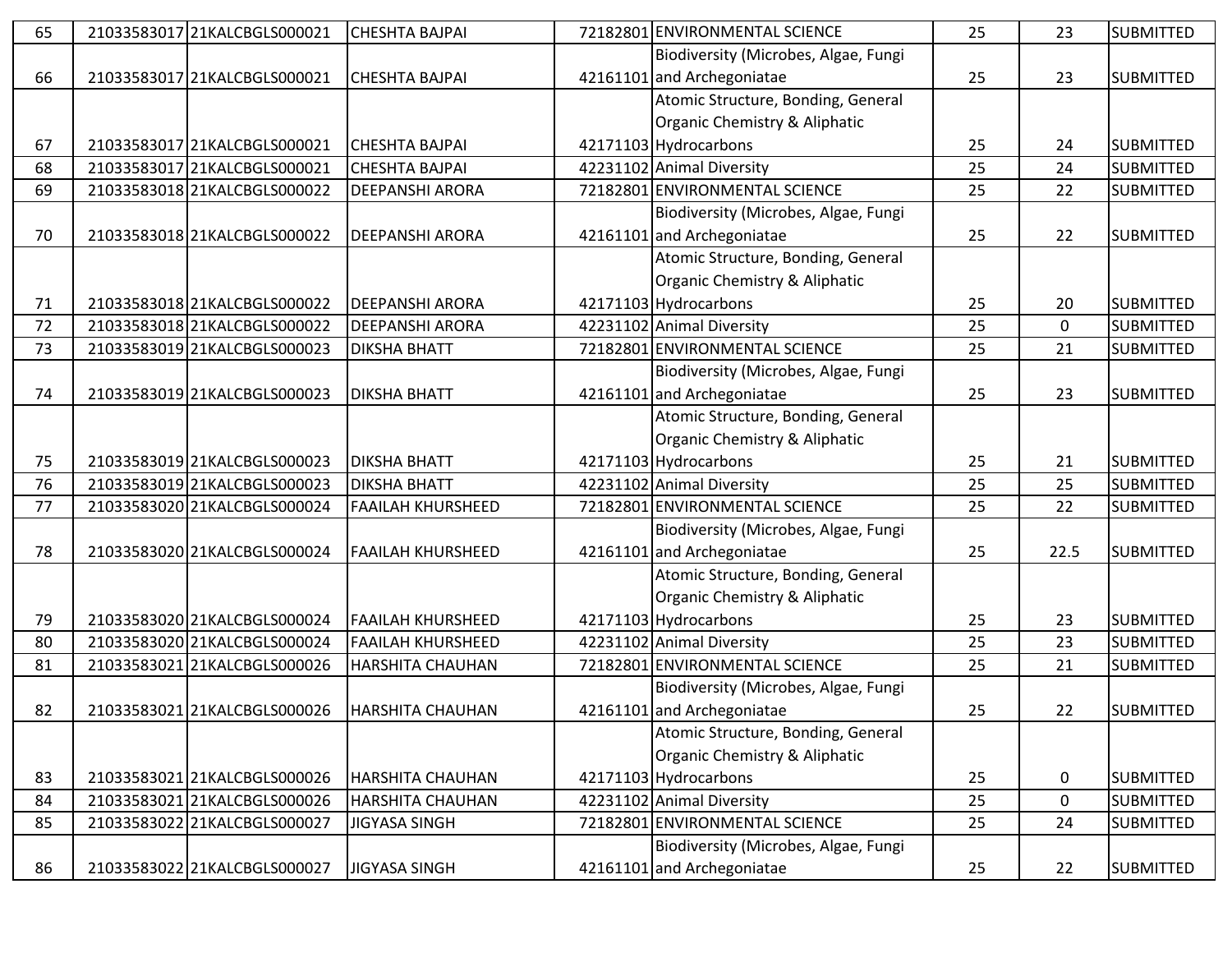|     |                              |                       | Atomic Structure, Bonding, General   |    |      |                  |
|-----|------------------------------|-----------------------|--------------------------------------|----|------|------------------|
|     |                              |                       | Organic Chemistry & Aliphatic        |    |      |                  |
| 87  | 21033583022 21KALCBGLS000027 | <b>JIGYASA SINGH</b>  | 42171103 Hydrocarbons                | 25 | 20   | <b>SUBMITTED</b> |
| 88  | 21033583022 21KALCBGLS000027 | <b>JIGYASA SINGH</b>  | 42231102 Animal Diversity            | 25 | 23   | <b>SUBMITTED</b> |
| 89  | 21033583023 21KALCBGLS000028 | <b>KHUSHI</b>         | 72182801 ENVIRONMENTAL SCIENCE       | 25 | 23   | <b>SUBMITTED</b> |
|     |                              |                       | Biodiversity (Microbes, Algae, Fungi |    |      |                  |
| 90  | 21033583023 21KALCBGLS000028 | <b>KHUSHI</b>         | 42161101 and Archegoniatae           | 25 | 23   | <b>SUBMITTED</b> |
|     |                              |                       | Atomic Structure, Bonding, General   |    |      |                  |
|     |                              |                       | Organic Chemistry & Aliphatic        |    |      |                  |
| 91  | 21033583023 21KALCBGLS000028 | <b>KHUSHI</b>         | 42171103 Hydrocarbons                | 25 | 23   | <b>SUBMITTED</b> |
| 92  | 21033583023 21KALCBGLS000028 | <b>KHUSHI</b>         | 42231102 Animal Diversity            | 25 | 23   | <b>SUBMITTED</b> |
| 93  | 21033583024 21KALCBGLS000029 | KHUSHI CHAUHAN        | 72182801 ENVIRONMENTAL SCIENCE       | 25 | 22   | <b>SUBMITTED</b> |
|     |                              |                       | Biodiversity (Microbes, Algae, Fungi |    |      |                  |
| 94  | 21033583024 21KALCBGLS000029 | <b>KHUSHI CHAUHAN</b> | 42161101 and Archegoniatae           | 25 | 22.5 | <b>SUBMITTED</b> |
|     |                              |                       | Atomic Structure, Bonding, General   |    |      |                  |
|     |                              |                       | Organic Chemistry & Aliphatic        |    |      |                  |
| 95  | 21033583024 21KALCBGLS000029 | <b>KHUSHI CHAUHAN</b> | 42171103 Hydrocarbons                | 25 | 22   | <b>SUBMITTED</b> |
| 96  | 21033583024 21KALCBGLS000029 | KHUSHI CHAUHAN        | 42231102 Animal Diversity            | 25 | 23   | <b>SUBMITTED</b> |
| 97  | 21033583025 21KALCBGLS000030 | <b>KRITI</b>          | 72182801 ENVIRONMENTAL SCIENCE       | 25 | 22   | <b>SUBMITTED</b> |
|     |                              |                       | Biodiversity (Microbes, Algae, Fungi |    |      |                  |
| 98  | 21033583025 21KALCBGLS000030 | <b>KRITI</b>          | 42161101 and Archegoniatae           | 25 | 24   | <b>SUBMITTED</b> |
|     |                              |                       | Atomic Structure, Bonding, General   |    |      |                  |
|     |                              |                       | Organic Chemistry & Aliphatic        |    |      |                  |
| 99  | 21033583025 21KALCBGLS000030 | <b>KRITI</b>          | 42171103 Hydrocarbons                | 25 | 23   | <b>SUBMITTED</b> |
| 100 | 21033583025 21KALCBGLS000030 | <b>KRITI</b>          | 42231102 Animal Diversity            | 25 | 24   | <b>SUBMITTED</b> |
| 101 | 21033583026 21KALCBGLS000031 | <b>KRITIKA VYAS</b>   | 72182801 ENVIRONMENTAL SCIENCE       | 25 | 21   | <b>SUBMITTED</b> |
|     |                              |                       | Biodiversity (Microbes, Algae, Fungi |    |      |                  |
| 102 | 21033583026 21KALCBGLS000031 | <b>KRITIKA VYAS</b>   | 42161101 and Archegoniatae           | 25 | 21   | <b>SUBMITTED</b> |
|     |                              |                       | Atomic Structure, Bonding, General   |    |      |                  |
|     |                              |                       | Organic Chemistry & Aliphatic        |    |      |                  |
| 103 | 21033583026 21KALCBGLS000031 | <b>KRITIKA VYAS</b>   | 42171103 Hydrocarbons                | 25 | 22   | <b>SUBMITTED</b> |
| 104 | 21033583026 21KALCBGLS000031 | <b>KRITIKA VYAS</b>   | 42231102 Animal Diversity            | 25 | 23   | <b>SUBMITTED</b> |
| 105 | 21033583027 21KALCBGLS000032 | <b>KUMKUM SHARMA</b>  | 72182801 ENVIRONMENTAL SCIENCE       | 25 | 23   | <b>SUBMITTED</b> |
|     |                              |                       | Biodiversity (Microbes, Algae, Fungi |    |      |                  |
| 106 | 21033583027 21KALCBGLS000032 | <b>KUMKUM SHARMA</b>  | 42161101 and Archegoniatae           | 25 | 22   | <b>SUBMITTED</b> |
|     |                              |                       | Atomic Structure, Bonding, General   |    |      |                  |
|     |                              |                       | Organic Chemistry & Aliphatic        |    |      |                  |
| 107 | 21033583027 21KALCBGLS000032 | <b>KUMKUM SHARMA</b>  | 42171103 Hydrocarbons                | 25 | 20   | <b>SUBMITTED</b> |
| 108 | 21033583027 21KALCBGLS000032 | <b>KUMKUM SHARMA</b>  | 42231102 Animal Diversity            | 25 | 18   | <b>SUBMITTED</b> |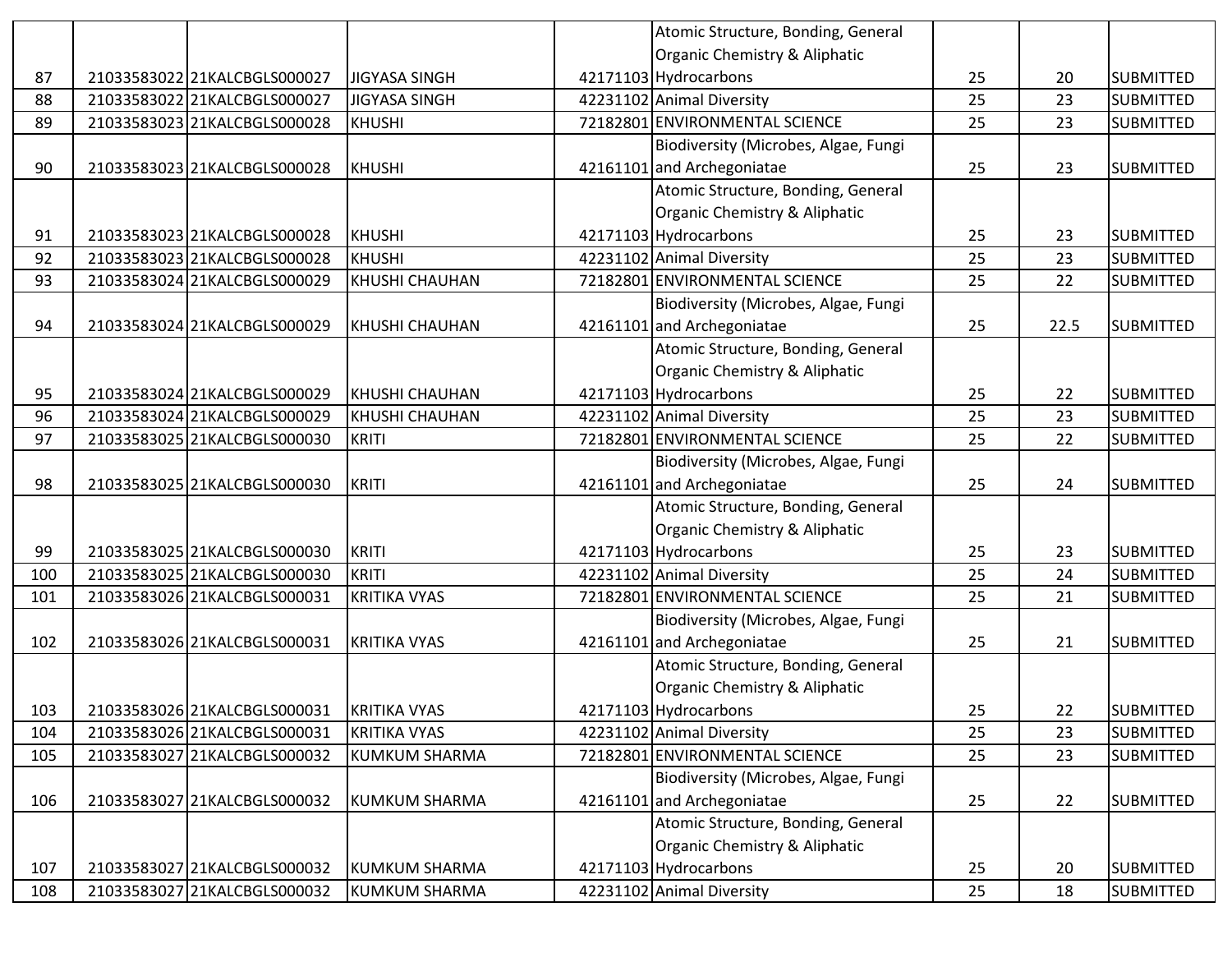| 109 | 21033583028 21KALCBGLS000033 | <b>KUMKUM SWAMI</b> | 72182801 ENVIRONMENTAL SCIENCE       | 25 | 22   | <b>SUBMITTED</b> |
|-----|------------------------------|---------------------|--------------------------------------|----|------|------------------|
|     |                              |                     | Biodiversity (Microbes, Algae, Fungi |    |      |                  |
| 110 | 21033583028 21KALCBGLS000033 | <b>KUMKUM SWAMI</b> | 42161101 and Archegoniatae           | 25 | 22   | <b>SUBMITTED</b> |
|     |                              |                     | Atomic Structure, Bonding, General   |    |      |                  |
|     |                              |                     | Organic Chemistry & Aliphatic        |    |      |                  |
| 111 | 21033583028 21KALCBGLS000033 | <b>KUMKUM SWAMI</b> | 42171103 Hydrocarbons                | 25 | 22   | <b>SUBMITTED</b> |
| 112 | 21033583028 21KALCBGLS000033 | <b>KUMKUM SWAMI</b> | 42231102 Animal Diversity            | 25 | 22   | <b>SUBMITTED</b> |
| 113 | 21033583029 21KALCBGLS000034 | LISHA SHARMA        | 72182801 ENVIRONMENTAL SCIENCE       | 25 | 23   | <b>SUBMITTED</b> |
|     |                              |                     | Biodiversity (Microbes, Algae, Fungi |    |      |                  |
| 114 | 21033583029 21KALCBGLS000034 | LISHA SHARMA        | 42161101 and Archegoniatae           | 25 | 23   | <b>SUBMITTED</b> |
|     |                              |                     | Atomic Structure, Bonding, General   |    |      |                  |
|     |                              |                     | Organic Chemistry & Aliphatic        |    |      |                  |
| 115 | 21033583029 21KALCBGLS000034 | LISHA SHARMA        | 42171103 Hydrocarbons                | 25 | 21   | <b>SUBMITTED</b> |
| 116 | 21033583029 21KALCBGLS000034 | LISHA SHARMA        | 42231102 Animal Diversity            | 25 | 24   | <b>SUBMITTED</b> |
| 117 | 21033583030 21KALCBGLS000035 | <b>LOVELY YADAV</b> | 72182801 ENVIRONMENTAL SCIENCE       | 25 | 22   | <b>SUBMITTED</b> |
|     |                              |                     | Biodiversity (Microbes, Algae, Fungi |    |      |                  |
| 118 | 21033583030 21KALCBGLS000035 | LOVELY YADAV        | 42161101 and Archegoniatae           | 25 | 22.5 | <b>SUBMITTED</b> |
|     |                              |                     | Atomic Structure, Bonding, General   |    |      |                  |
|     |                              |                     | Organic Chemistry & Aliphatic        |    |      |                  |
| 119 | 21033583030 21KALCBGLS000035 | LOVELY YADAV        | 42171103 Hydrocarbons                | 25 | 24   | <b>SUBMITTED</b> |
| 120 | 21033583030 21KALCBGLS000035 | LOVELY YADAV        | 42231102 Animal Diversity            | 25 | 23   | <b>SUBMITTED</b> |
| 121 | 21033583031 21KALCBGLS000036 | <b>MAHI JAISWAL</b> | 72182801 ENVIRONMENTAL SCIENCE       | 25 | 20   | <b>SUBMITTED</b> |
|     |                              |                     | Biodiversity (Microbes, Algae, Fungi |    |      |                  |
| 122 | 21033583031 21KALCBGLS000036 | <b>MAHI JAISWAL</b> | 42161101 and Archegoniatae           | 25 | 22.5 | <b>SUBMITTED</b> |
|     |                              |                     | Atomic Structure, Bonding, General   |    |      |                  |
|     |                              |                     | Organic Chemistry & Aliphatic        |    |      |                  |
| 123 | 21033583031 21KALCBGLS000036 | <b>MAHI JAISWAL</b> | 42171103 Hydrocarbons                | 25 | 22   | <b>SUBMITTED</b> |
| 124 | 2103358303121KALCBGLS000036  | <b>MAHI JAISWAL</b> | 42231102 Animal Diversity            | 25 | 22   | <b>SUBMITTED</b> |
| 125 | 21033583032 21KALCBGLS000037 | <b>MANSUBI</b>      | 72182801 ENVIRONMENTAL SCIENCE       | 25 | 24   | <b>SUBMITTED</b> |
|     |                              |                     | Biodiversity (Microbes, Algae, Fungi |    |      |                  |
| 126 | 21033583032 21KALCBGLS000037 | <b>MANSUBI</b>      | 42161101 and Archegoniatae           | 25 | 23   | <b>SUBMITTED</b> |
|     |                              |                     | Atomic Structure, Bonding, General   |    |      |                  |
|     |                              |                     | Organic Chemistry & Aliphatic        |    |      |                  |
| 127 | 21033583032 21KALCBGLS000037 | <b>MANSUBI</b>      | 42171103 Hydrocarbons                | 25 | 19   | <b>SUBMITTED</b> |
| 128 | 21033583032 21KALCBGLS000037 | <b>MANSUBI</b>      | 42231102 Animal Diversity            | 25 | 23   | <b>SUBMITTED</b> |
| 129 | 21033583033 21KALCBGLS000038 | <b>MANVI SINGH</b>  | 72182801 ENVIRONMENTAL SCIENCE       | 25 | 22   | <b>SUBMITTED</b> |
|     |                              |                     | Biodiversity (Microbes, Algae, Fungi |    |      |                  |
| 130 | 21033583033 21KALCBGLS000038 | <b>MANVI SINGH</b>  | 42161101 and Archegoniatae           | 25 | 23   | <b>SUBMITTED</b> |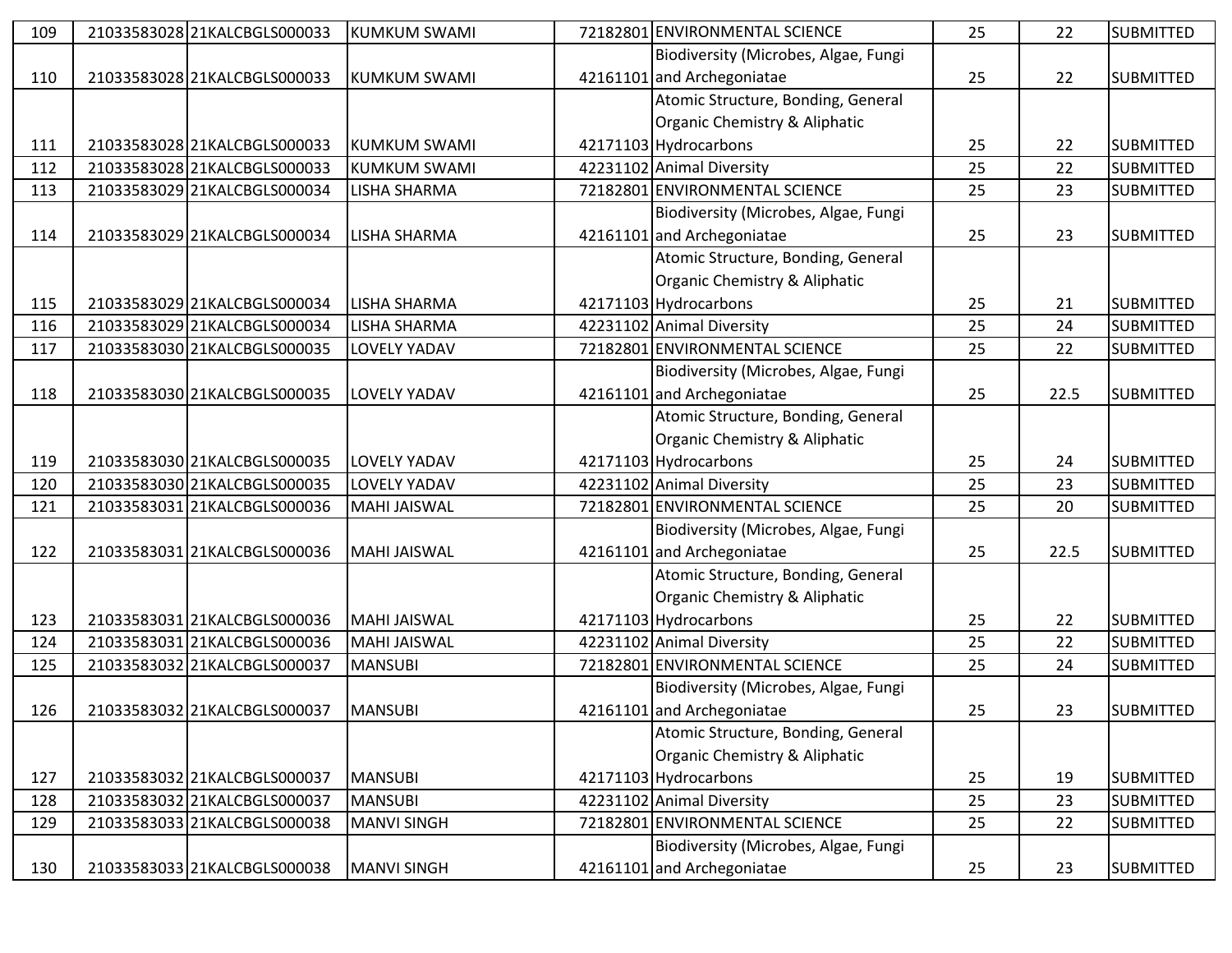|     |                              |                       | Atomic Structure, Bonding, General   |    |             |                  |
|-----|------------------------------|-----------------------|--------------------------------------|----|-------------|------------------|
|     |                              |                       | Organic Chemistry & Aliphatic        |    |             |                  |
| 131 | 21033583033 21KALCBGLS000038 | <b>MANVI SINGH</b>    | 42171103 Hydrocarbons                | 25 | 20          | <b>SUBMITTED</b> |
| 132 | 21033583033 21KALCBGLS000038 | <b>MANVI SINGH</b>    | 42231102 Animal Diversity            | 25 | $\mathbf 0$ | <b>SUBMITTED</b> |
| 133 | 21033583034 21KALCBGLS000039 | <b>MARIYAM FATIMA</b> | 72182801 ENVIRONMENTAL SCIENCE       | 25 | 24          | <b>SUBMITTED</b> |
|     |                              |                       | Biodiversity (Microbes, Algae, Fungi |    |             |                  |
| 134 | 21033583034 21KALCBGLS000039 | MARIYAM FATIMA        | 42161101 and Archegoniatae           | 25 | 23          | <b>SUBMITTED</b> |
|     |                              |                       | Atomic Structure, Bonding, General   |    |             |                  |
|     |                              |                       | Organic Chemistry & Aliphatic        |    |             |                  |
| 135 | 21033583034 21KALCBGLS000039 | <b>MARIYAM FATIMA</b> | 42171103 Hydrocarbons                | 25 | 24          | <b>SUBMITTED</b> |
| 136 | 21033583034 21KALCBGLS000039 | <b>MARIYAM FATIMA</b> | 42231102 Animal Diversity            | 25 | 24          | <b>SUBMITTED</b> |
| 137 | 21033583035 21KALCBGLS000040 | <b>MUSKAN SAINI</b>   | 72182801 ENVIRONMENTAL SCIENCE       | 25 | 22          | <b>SUBMITTED</b> |
|     |                              |                       | Biodiversity (Microbes, Algae, Fungi |    |             |                  |
| 138 | 21033583035 21KALCBGLS000040 | <b>MUSKAN SAINI</b>   | 42161101 and Archegoniatae           | 25 | 22.5        | <b>SUBMITTED</b> |
|     |                              |                       | Atomic Structure, Bonding, General   |    |             |                  |
|     |                              |                       | Organic Chemistry & Aliphatic        |    |             |                  |
| 139 | 21033583035 21KALCBGLS000040 | <b>MUSKAN SAINI</b>   | 42171103 Hydrocarbons                | 25 | 23          | <b>SUBMITTED</b> |
| 140 | 21033583035 21KALCBGLS000040 | <b>MUSKAN SAINI</b>   | 42231102 Animal Diversity            | 25 | 23          | <b>SUBMITTED</b> |
| 141 | 21033583036 21KALCBGLS000085 | <b>NIDHIKA</b>        | 72182801 ENVIRONMENTAL SCIENCE       | 25 | 22          | <b>SUBMITTED</b> |
|     |                              |                       | Biodiversity (Microbes, Algae, Fungi |    |             |                  |
| 142 | 21033583036 21KALCBGLS000085 | <b>NIDHIKA</b>        | 42161101 and Archegoniatae           | 25 | 23          | <b>SUBMITTED</b> |
|     |                              |                       | Atomic Structure, Bonding, General   |    |             |                  |
|     |                              |                       | Organic Chemistry & Aliphatic        |    |             |                  |
| 143 | 21033583036 21KALCBGLS000085 | <b>NIDHIKA</b>        | 42171103 Hydrocarbons                | 25 | 23          | <b>SUBMITTED</b> |
| 144 | 21033583036 21KALCBGLS000085 | <b>NIDHIKA</b>        | 42231102 Animal Diversity            | 25 | 23          | <b>SUBMITTED</b> |
| 145 | 21033583037 21KALCBGLS000043 | <b>NISHA</b>          | 72182801 ENVIRONMENTAL SCIENCE       | 25 | 21          | <b>SUBMITTED</b> |
|     |                              |                       | Biodiversity (Microbes, Algae, Fungi |    |             |                  |
| 146 | 21033583037 21KALCBGLS000043 | <b>NISHA</b>          | 42161101 and Archegoniatae           | 25 | 22          | <b>SUBMITTED</b> |
|     |                              |                       | Atomic Structure, Bonding, General   |    |             |                  |
|     |                              |                       | Organic Chemistry & Aliphatic        |    |             |                  |
| 147 | 21033583037 21KALCBGLS000043 | <b>NISHA</b>          | 42171103 Hydrocarbons                | 25 | 21          | <b>SUBMITTED</b> |
| 148 | 21033583037 21KALCBGLS000043 | <b>NISHA</b>          | 42231102 Animal Diversity            | 25 | 24          | <b>SUBMITTED</b> |
| 149 | 21033583038 21KALCBGLS000045 | <b>NISHU SAINI</b>    | 72182801 ENVIRONMENTAL SCIENCE       | 25 | 23          | <b>SUBMITTED</b> |
|     |                              |                       | Biodiversity (Microbes, Algae, Fungi |    |             |                  |
| 150 | 21033583038 21KALCBGLS000045 | <b>NISHU SAINI</b>    | 42161101 and Archegoniatae           | 25 | 22          | <b>SUBMITTED</b> |
|     |                              |                       | Atomic Structure, Bonding, General   |    |             |                  |
|     |                              |                       | Organic Chemistry & Aliphatic        |    |             |                  |
| 151 | 21033583038 21KALCBGLS000045 | <b>NISHU SAINI</b>    | 42171103 Hydrocarbons                | 25 | 21          | <b>SUBMITTED</b> |
| 152 | 21033583038 21KALCBGLS000045 | <b>NISHU SAINI</b>    | 42231102 Animal Diversity            | 25 | 18          | <b>SUBMITTED</b> |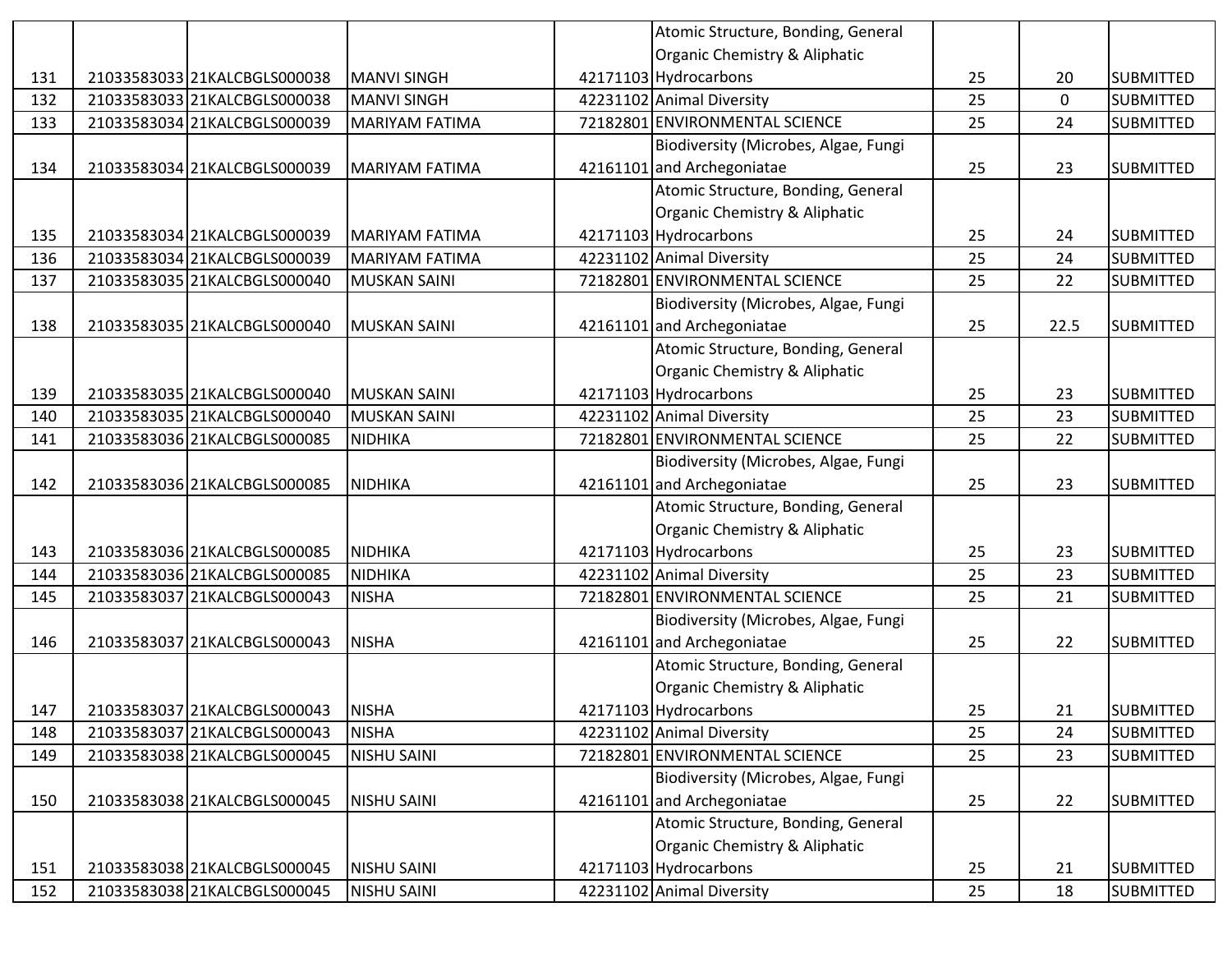| 153 | 21033583039 21KALCBGLS000046 | <b>NUSRAT NISHA</b> | 72182801 ENVIRONMENTAL SCIENCE       | 25 | 23          | <b>SUBMITTED</b> |
|-----|------------------------------|---------------------|--------------------------------------|----|-------------|------------------|
|     |                              |                     | Biodiversity (Microbes, Algae, Fungi |    |             |                  |
| 154 | 21033583039 21KALCBGLS000046 | <b>NUSRAT NISHA</b> | 42161101 and Archegoniatae           | 25 | 22          | <b>SUBMITTED</b> |
|     |                              |                     | Atomic Structure, Bonding, General   |    |             |                  |
|     |                              |                     | Organic Chemistry & Aliphatic        |    |             |                  |
| 155 | 21033583039 21KALCBGLS000046 | <b>NUSRAT NISHA</b> | 42171103 Hydrocarbons                | 25 | 22          | <b>SUBMITTED</b> |
| 156 | 21033583039 21KALCBGLS000046 | <b>NUSRAT NISHA</b> | 42231102 Animal Diversity            | 25 | 25          | <b>SUBMITTED</b> |
| 157 | 21033583040 21KALCBGLS000047 | PARVATHY M MOHAN    | 72182801 ENVIRONMENTAL SCIENCE       | 25 | 22          | <b>SUBMITTED</b> |
|     |                              |                     | Biodiversity (Microbes, Algae, Fungi |    |             |                  |
| 158 | 21033583040 21KALCBGLS000047 | PARVATHY M MOHAN    | 42161101 and Archegoniatae           | 25 | 20          | <b>SUBMITTED</b> |
|     |                              |                     | Atomic Structure, Bonding, General   |    |             |                  |
|     |                              |                     | Organic Chemistry & Aliphatic        |    |             |                  |
| 159 | 21033583040 21KALCBGLS000047 | PARVATHY M MOHAN    | 42171103 Hydrocarbons                | 25 | 22          | <b>SUBMITTED</b> |
| 160 | 21033583040 21KALCBGLS000047 | PARVATHY M MOHAN    | 42231102 Animal Diversity            | 25 | 23          | <b>SUBMITTED</b> |
|     |                              |                     | Atomic Structure, Bonding, General   |    |             |                  |
|     |                              |                     | Organic Chemistry & Aliphatic        |    |             |                  |
| 161 | 21033583041 21KALCBGLS000048 | <b>PIXY RAMAN</b>   | 42171103 Hydrocarbons                | 25 | 19          | <b>SUBMITTED</b> |
| 162 | 21033583041 21KALCBGLS000048 | <b>PIXY RAMAN</b>   | 42231102 Animal Diversity            | 25 | 0           | <b>SUBMITTED</b> |
| 163 | 21033583041 21KALCBGLS000048 | <b>PIXY RAMAN</b>   | 72182801 ENVIRONMENTAL SCIENCE       | 25 | 22          | <b>SUBMITTED</b> |
|     |                              |                     | Biodiversity (Microbes, Algae, Fungi |    |             |                  |
| 164 | 21033583041 21KALCBGLS000048 | <b>PIXY RAMAN</b>   | 42161101 and Archegoniatae           | 25 | 22          | <b>SUBMITTED</b> |
| 165 | 21033583042 21KALCBGLS000049 | PRACHI BARIA        | 72182801 ENVIRONMENTAL SCIENCE       | 25 | 22          | <b>SUBMITTED</b> |
|     |                              |                     | Biodiversity (Microbes, Algae, Fungi |    |             |                  |
| 166 | 21033583042 21KALCBGLS000049 | <b>PRACHI BARIA</b> | 42161101 and Archegoniatae           | 25 | 22          | <b>SUBMITTED</b> |
|     |                              |                     | Atomic Structure, Bonding, General   |    |             |                  |
|     |                              |                     | Organic Chemistry & Aliphatic        |    |             |                  |
| 167 | 21033583042 21KALCBGLS000049 | <b>PRACHI BARIA</b> | 42171103 Hydrocarbons                | 25 | 0           | <b>SUBMITTED</b> |
| 168 | 21033583042 21KALCBGLS000049 | <b>PRACHI BARIA</b> | 42231102 Animal Diversity            | 25 | $\mathbf 0$ | <b>SUBMITTED</b> |
| 169 | 21033583043 21KALCBGLS000051 | PRAMUGDHA           | 72182801 ENVIRONMENTAL SCIENCE       | 25 | 20          | <b>SUBMITTED</b> |
|     |                              |                     | Biodiversity (Microbes, Algae, Fungi |    |             |                  |
| 170 | 21033583043 21KALCBGLS000051 | PRAMUGDHA           | 42161101 and Archegoniatae           | 25 | 22          | <b>SUBMITTED</b> |
|     |                              |                     | Atomic Structure, Bonding, General   |    |             |                  |
|     |                              |                     | Organic Chemistry & Aliphatic        |    |             |                  |
| 171 | 21033583043 21KALCBGLS000051 | PRAMUGDHA           | 42171103 Hydrocarbons                | 25 | 21          | <b>SUBMITTED</b> |
| 172 | 21033583043 21KALCBGLS000051 | PRAMUGDHA           | 42231102 Animal Diversity            | 25 | 0           | <b>SUBMITTED</b> |
| 173 | 21033583044 21KALCBGLS000053 | <b>PREKSHA PAL</b>  | 72182801 ENVIRONMENTAL SCIENCE       | 25 | 23          | <b>SUBMITTED</b> |
|     |                              |                     | Biodiversity (Microbes, Algae, Fungi |    |             |                  |
| 174 | 21033583044 21KALCBGLS000053 | <b>PREKSHA PAL</b>  | 42161101 and Archegoniatae           | 25 | 22.5        | <b>SUBMITTED</b> |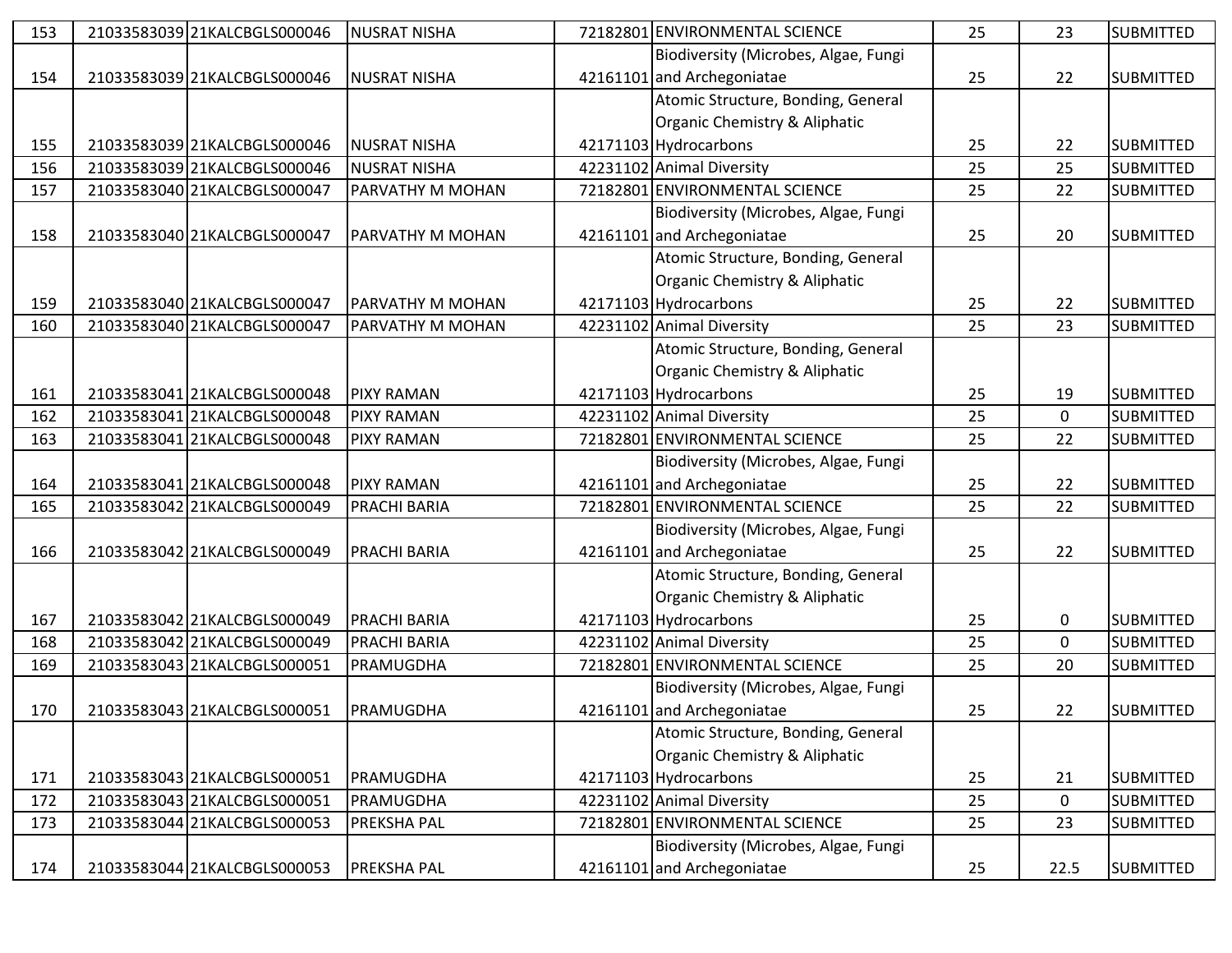|     |                              |                    | Atomic Structure, Bonding, General   |    |    |                  |
|-----|------------------------------|--------------------|--------------------------------------|----|----|------------------|
|     |                              |                    | Organic Chemistry & Aliphatic        |    |    |                  |
| 175 | 21033583044 21KALCBGLS000053 | <b>PREKSHA PAL</b> | 42171103 Hydrocarbons                | 25 | 20 | <b>SUBMITTED</b> |
| 176 | 21033583044 21KALCBGLS000053 | <b>PREKSHA PAL</b> | 42231102 Animal Diversity            | 25 | 25 | <b>SUBMITTED</b> |
| 177 | 21033583045 21KALCBGLS000054 | PRERNA UPADHYAY    | 72182801 ENVIRONMENTAL SCIENCE       | 25 | 24 | <b>SUBMITTED</b> |
|     |                              |                    | Biodiversity (Microbes, Algae, Fungi |    |    |                  |
| 178 | 21033583045 21KALCBGLS000054 | PRERNA UPADHYAY    | 42161101 and Archegoniatae           | 25 | 23 | <b>SUBMITTED</b> |
|     |                              |                    | Atomic Structure, Bonding, General   |    |    |                  |
|     |                              |                    | Organic Chemistry & Aliphatic        |    |    |                  |
| 179 | 21033583045 21KALCBGLS000054 | PRERNA UPADHYAY    | 42171103 Hydrocarbons                | 25 | 20 | <b>SUBMITTED</b> |
| 180 | 21033583045 21KALCBGLS000054 | PRERNA UPADHYAY    | 42231102 Animal Diversity            | 25 | 24 | <b>SUBMITTED</b> |
| 181 | 21033583046 21KALCBGLS000055 | PRIYA KUMARI       | 72182801 ENVIRONMENTAL SCIENCE       | 25 | 21 | <b>SUBMITTED</b> |
|     |                              |                    | Biodiversity (Microbes, Algae, Fungi |    |    |                  |
| 182 | 21033583046 21KALCBGLS000055 | PRIYA KUMARI       | 42161101 and Archegoniatae           | 25 | 23 | <b>SUBMITTED</b> |
|     |                              |                    | Atomic Structure, Bonding, General   |    |    |                  |
|     |                              |                    | Organic Chemistry & Aliphatic        |    |    |                  |
| 183 | 21033583046 21KALCBGLS000055 | PRIYA KUMARI       | 42171103 Hydrocarbons                | 25 | 20 | <b>SUBMITTED</b> |
| 184 | 21033583046 21KALCBGLS000055 | PRIYA KUMARI       | 42231102 Animal Diversity            | 25 | 23 | <b>SUBMITTED</b> |
| 185 | 21033583047 21KALCBGLS000056 | <b>REEZUL RANA</b> | 72182801 ENVIRONMENTAL SCIENCE       | 25 | 21 | <b>SUBMITTED</b> |
|     |                              |                    | Biodiversity (Microbes, Algae, Fungi |    |    |                  |
| 186 | 21033583047 21KALCBGLS000056 | <b>REEZUL RANA</b> | 42161101 and Archegoniatae           | 25 | 22 | <b>SUBMITTED</b> |
|     |                              |                    | Atomic Structure, Bonding, General   |    |    |                  |
|     |                              |                    | Organic Chemistry & Aliphatic        |    |    |                  |
| 187 | 21033583047 21KALCBGLS000056 | <b>REEZUL RANA</b> | 42171103 Hydrocarbons                | 25 | 19 | <b>SUBMITTED</b> |
| 188 | 21033583047 21KALCBGLS000056 | REEZUL RANA        | 42231102 Animal Diversity            | 25 | 24 | <b>SUBMITTED</b> |
| 189 | 21033583048 21KALCBGLS000057 | <b>RENU</b>        | 72182801 ENVIRONMENTAL SCIENCE       | 25 | 23 | <b>SUBMITTED</b> |
|     |                              |                    | Biodiversity (Microbes, Algae, Fungi |    |    |                  |
| 190 | 21033583048 21KALCBGLS000057 | <b>RENU</b>        | 42161101 and Archegoniatae           | 25 | 23 | <b>SUBMITTED</b> |
|     |                              |                    | Atomic Structure, Bonding, General   |    |    |                  |
|     |                              |                    | Organic Chemistry & Aliphatic        |    |    |                  |
| 191 | 21033583048 21KALCBGLS000057 | <b>RENU</b>        | 42171103 Hydrocarbons                | 25 | 21 | <b>SUBMITTED</b> |
| 192 | 21033583048 21KALCBGLS000057 | <b>RENU</b>        | 42231102 Animal Diversity            | 25 | 24 | <b>SUBMITTED</b> |
| 193 | 21033583049 21KALCBGLS000059 | SAKSHI BHARDWAJ    | 72182801 ENVIRONMENTAL SCIENCE       | 25 | 21 | <b>SUBMITTED</b> |
|     |                              |                    | Biodiversity (Microbes, Algae, Fungi |    |    |                  |
| 194 | 21033583049 21KALCBGLS000059 | SAKSHI BHARDWAJ    | 42161101 and Archegoniatae           | 25 | 20 | <b>SUBMITTED</b> |
|     |                              |                    | Atomic Structure, Bonding, General   |    |    |                  |
|     |                              |                    | Organic Chemistry & Aliphatic        |    |    |                  |
| 195 | 21033583049 21KALCBGLS000059 | SAKSHI BHARDWAJ    | 42171103 Hydrocarbons                | 25 | 21 | <b>SUBMITTED</b> |
| 196 | 21033583049 21KALCBGLS000059 | SAKSHI BHARDWAJ    | 42231102 Animal Diversity            | 25 | 23 | <b>SUBMITTED</b> |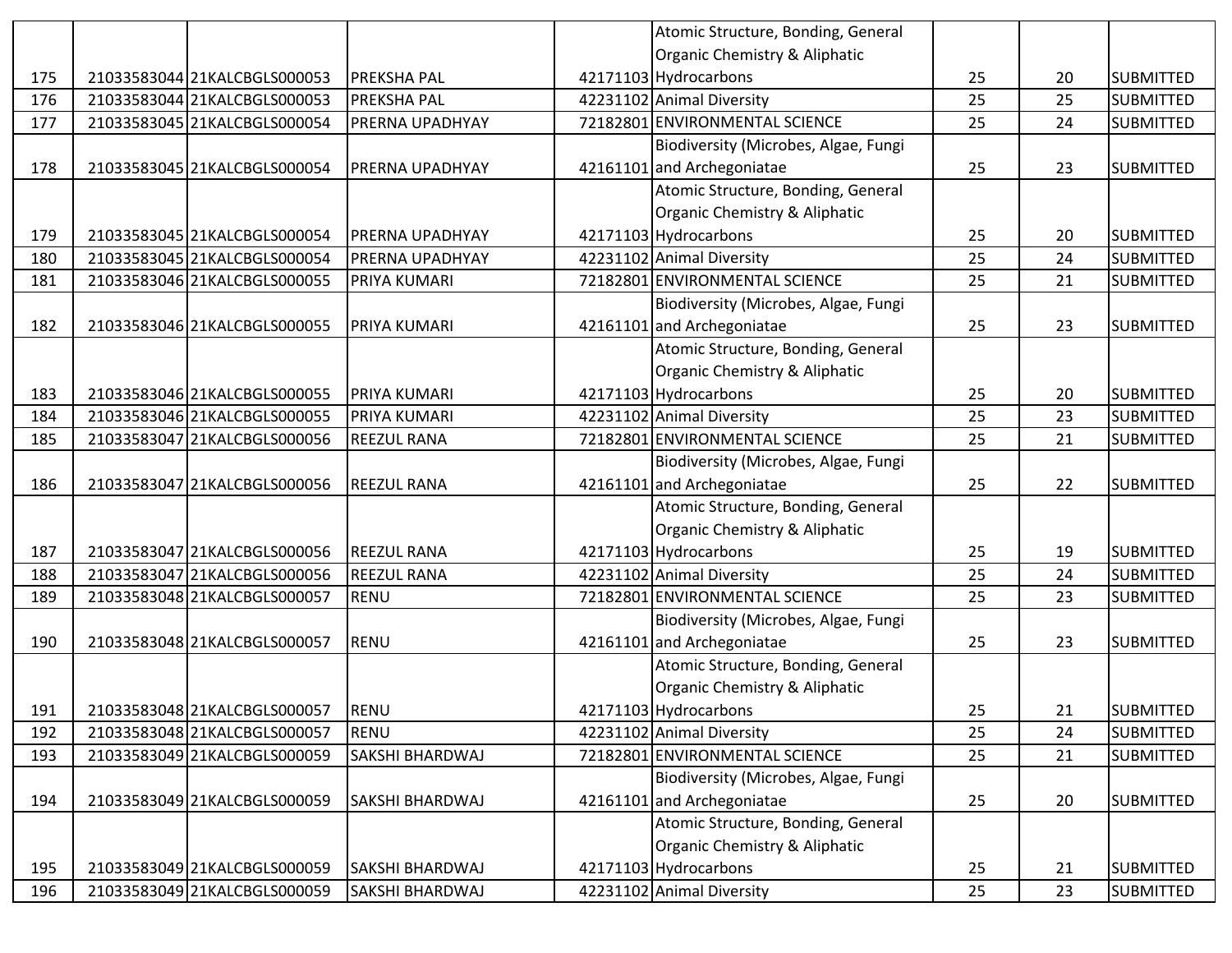| 197 | 21033583050 21KALCBGLS000058 | <b>SAKSHI TIWARI</b>     | 72182801 ENVIRONMENTAL SCIENCE       | 25 | 22   | <b>SUBMITTED</b> |
|-----|------------------------------|--------------------------|--------------------------------------|----|------|------------------|
|     |                              |                          | Biodiversity (Microbes, Algae, Fungi |    |      |                  |
| 198 | 21033583050 21KALCBGLS000058 | <b>SAKSHI TIWARI</b>     | 42161101 and Archegoniatae           | 25 | 23   | <b>SUBMITTED</b> |
|     |                              |                          | Atomic Structure, Bonding, General   |    |      |                  |
|     |                              |                          | Organic Chemistry & Aliphatic        |    |      |                  |
| 199 | 21033583050 21KALCBGLS000058 | <b>SAKSHI TIWARI</b>     | 42171103 Hydrocarbons                | 25 | 23   | <b>SUBMITTED</b> |
| 200 | 21033583050 21KALCBGLS000058 | <b>SAKSHI TIWARI</b>     | 42231102 Animal Diversity            | 25 | 23   | <b>SUBMITTED</b> |
| 201 | 21033583051 21KALCBGLS000060 | SANYA BAJAJ              | 72182801 ENVIRONMENTAL SCIENCE       | 25 | 22   | <b>SUBMITTED</b> |
|     |                              |                          | Biodiversity (Microbes, Algae, Fungi |    |      |                  |
| 202 | 21033583051 21KALCBGLS000060 | <b>SANYA BAJAJ</b>       | 42161101 and Archegoniatae           | 25 | 22.5 | <b>SUBMITTED</b> |
|     |                              |                          | Atomic Structure, Bonding, General   |    |      |                  |
|     |                              |                          | Organic Chemistry & Aliphatic        |    |      |                  |
| 203 | 21033583051 21KALCBGLS000060 | <b>SANYA BAJAJ</b>       | 42171103 Hydrocarbons                | 25 | 21   | <b>SUBMITTED</b> |
| 204 | 21033583051 21KALCBGLS000060 | <b>SANYA BAJAJ</b>       | 42231102 Animal Diversity            | 25 | 24   | <b>SUBMITTED</b> |
| 205 | 21033583052 21KALCBGLS000061 | SEZAL                    | 72182801 ENVIRONMENTAL SCIENCE       | 25 | 23   | <b>SUBMITTED</b> |
|     |                              |                          | Biodiversity (Microbes, Algae, Fungi |    |      |                  |
| 206 | 21033583052 21KALCBGLS000061 | <b>SEZAL</b>             | 42161101 and Archegoniatae           | 25 | 22   | <b>SUBMITTED</b> |
|     |                              |                          | Atomic Structure, Bonding, General   |    |      |                  |
|     |                              |                          | Organic Chemistry & Aliphatic        |    |      |                  |
| 207 | 21033583052 21KALCBGLS000061 | <b>SEZAL</b>             | 42171103 Hydrocarbons                | 25 | 22   | <b>SUBMITTED</b> |
| 208 | 21033583052 21KALCBGLS000061 | <b>SEZAL</b>             | 42231102 Animal Diversity            | 25 | 23   | <b>SUBMITTED</b> |
|     |                              |                          | Biodiversity (Microbes, Algae, Fungi |    |      |                  |
| 209 | 21033583053 21KALCBGLS000062 | <b>SHAHZADI PARVEEN</b>  | 42161101 and Archegoniatae           | 25 | 22   | <b>SUBMITTED</b> |
|     |                              |                          | Atomic Structure, Bonding, General   |    |      |                  |
|     |                              |                          | Organic Chemistry & Aliphatic        |    |      |                  |
| 210 | 21033583053 21KALCBGLS000062 | <b>SHAHZADI PARVEEN</b>  | 42171103 Hydrocarbons                | 25 | 20   | <b>SUBMITTED</b> |
| 211 | 21033583053 21KALCBGLS000062 | SHAHZADI PARVEEN         | 42231102 Animal Diversity            | 25 | 24   | <b>SUBMITTED</b> |
| 212 | 21033583053 21KALCBGLS000062 | SHAHZADI PARVEEN         | 72182801 ENVIRONMENTAL SCIENCE       | 25 | 24   | <b>SUBMITTED</b> |
| 213 | 21033583054 21KALCBGLS000063 | <b>SHALINI THAPLIYAL</b> | 72182801 ENVIRONMENTAL SCIENCE       | 25 | 22   | <b>SUBMITTED</b> |
|     |                              |                          | Biodiversity (Microbes, Algae, Fungi |    |      |                  |
| 214 | 21033583054 21KALCBGLS000063 | <b>SHALINI THAPLIYAL</b> | 42161101 and Archegoniatae           | 25 | 22.5 | <b>SUBMITTED</b> |
|     |                              |                          | Atomic Structure, Bonding, General   |    |      |                  |
|     |                              |                          | Organic Chemistry & Aliphatic        |    |      |                  |
| 215 | 21033583054 21KALCBGLS000063 | <b>SHALINI THAPLIYAL</b> | 42171103 Hydrocarbons                | 25 | 21   | <b>SUBMITTED</b> |
| 216 | 21033583054 21KALCBGLS000063 | <b>SHALINI THAPLIYAL</b> | 42231102 Animal Diversity            | 25 | 24   | <b>SUBMITTED</b> |
| 217 | 21033583055 21KALCBGLS000064 | SHEETAL                  | 72182801 ENVIRONMENTAL SCIENCE       | 25 | 19   | <b>SUBMITTED</b> |
|     |                              |                          | Biodiversity (Microbes, Algae, Fungi |    |      |                  |
| 218 | 21033583055 21KALCBGLS000064 | SHEETAL                  | 42161101 and Archegoniatae           | 25 | 22.5 | <b>SUBMITTED</b> |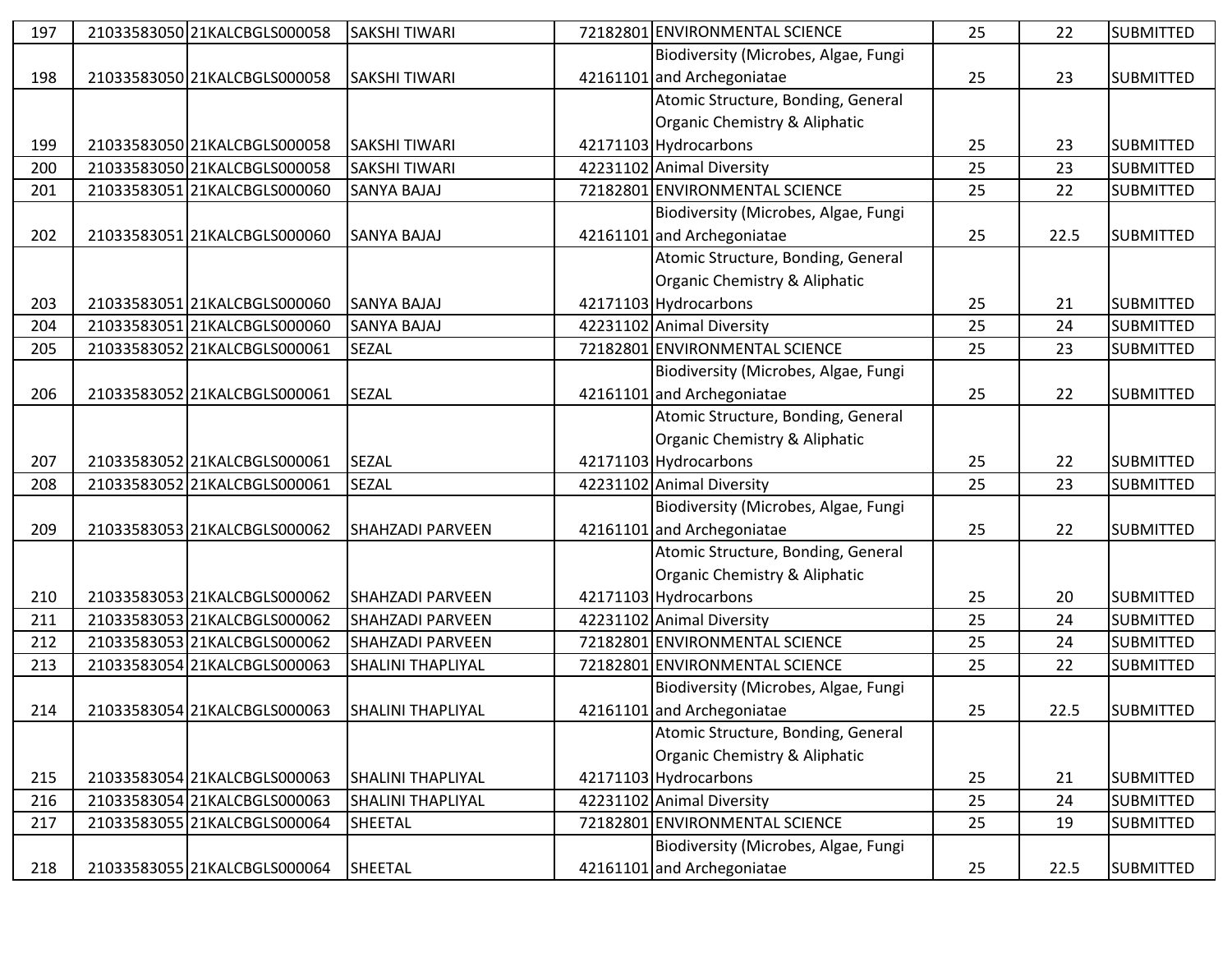|     |                              |                            | Atomic Structure, Bonding, General   |    |      |                  |
|-----|------------------------------|----------------------------|--------------------------------------|----|------|------------------|
|     |                              |                            | Organic Chemistry & Aliphatic        |    |      |                  |
| 219 | 21033583055 21KALCBGLS000064 | <b>SHEETAL</b>             | 42171103 Hydrocarbons                | 25 | 22   | <b>SUBMITTED</b> |
| 220 | 21033583055 21KALCBGLS000064 | <b>SHEETAL</b>             | 42231102 Animal Diversity            | 25 | 23   | <b>SUBMITTED</b> |
| 221 | 21033583056 21KALCBGLS000065 | SHIVANSHI KHURANA          | 72182801 ENVIRONMENTAL SCIENCE       | 25 | 21   | <b>SUBMITTED</b> |
|     |                              |                            | Biodiversity (Microbes, Algae, Fungi |    |      |                  |
| 222 | 21033583056 21KALCBGLS000065 | SHIVANSHI KHURANA          | 42161101 and Archegoniatae           | 25 | 22.5 | <b>SUBMITTED</b> |
|     |                              |                            | Atomic Structure, Bonding, General   |    |      |                  |
|     |                              |                            | Organic Chemistry & Aliphatic        |    |      |                  |
| 223 | 21033583056 21KALCBGLS000065 | <b>SHIVANSHI KHURANA</b>   | 42171103 Hydrocarbons                | 25 | 24   | <b>SUBMITTED</b> |
| 224 | 21033583056 21KALCBGLS000065 | SHIVANSHI KHURANA          | 42231102 Animal Diversity            | 25 | 25   | <b>SUBMITTED</b> |
| 225 | 21033583057 21KALCBGLS000066 | <b>SHREYA KUMARI</b>       | 72182801 ENVIRONMENTAL SCIENCE       | 25 | 23   | <b>SUBMITTED</b> |
|     |                              |                            | Biodiversity (Microbes, Algae, Fungi |    |      |                  |
| 226 | 21033583057 21KALCBGLS000066 | <b>SHREYA KUMARI</b>       | 42161101 and Archegoniatae           | 25 | 23   | <b>SUBMITTED</b> |
|     |                              |                            | Atomic Structure, Bonding, General   |    |      |                  |
|     |                              |                            | Organic Chemistry & Aliphatic        |    |      |                  |
| 227 | 21033583057 21KALCBGLS000066 | <b>SHREYA KUMARI</b>       | 42171103 Hydrocarbons                | 25 | 24   | <b>SUBMITTED</b> |
| 228 | 21033583057 21KALCBGLS000066 | <b>SHREYA KUMARI</b>       | 42231102 Animal Diversity            | 25 | 23   | <b>SUBMITTED</b> |
| 229 | 21033583058 21KALCBGLS000067 | <b>SHUBHANGI BHATNAGAR</b> | 72182801 ENVIRONMENTAL SCIENCE       | 25 | 23   | <b>SUBMITTED</b> |
|     |                              |                            | Biodiversity (Microbes, Algae, Fungi |    |      |                  |
| 230 | 21033583058 21KALCBGLS000067 | SHUBHANGI BHATNAGAR        | 42161101 and Archegoniatae           | 25 | 23   | <b>SUBMITTED</b> |
|     |                              |                            | Atomic Structure, Bonding, General   |    |      |                  |
|     |                              |                            | Organic Chemistry & Aliphatic        |    |      |                  |
| 231 | 21033583058 21KALCBGLS000067 | <b>SHUBHANGI BHATNAGAR</b> | 42171103 Hydrocarbons                | 25 | 23   | <b>SUBMITTED</b> |
| 232 | 21033583058 21KALCBGLS000067 | SHUBHANGI BHATNAGAR        | 42231102 Animal Diversity            | 25 | 24   | <b>SUBMITTED</b> |
| 233 | 21033583059 21KALCBGLS000068 | <b>SHWETA DUBEY</b>        | 72182801 ENVIRONMENTAL SCIENCE       | 25 | 22   | <b>SUBMITTED</b> |
|     |                              |                            | Biodiversity (Microbes, Algae, Fungi |    |      |                  |
| 234 | 21033583059 21KALCBGLS000068 | <b>SHWETA DUBEY</b>        | 42161101 and Archegoniatae           | 25 | 23   | <b>SUBMITTED</b> |
|     |                              |                            | Atomic Structure, Bonding, General   |    |      |                  |
|     |                              |                            | Organic Chemistry & Aliphatic        |    |      |                  |
| 235 | 21033583059 21KALCBGLS000068 | <b>SHWETA DUBEY</b>        | 42171103 Hydrocarbons                | 25 | 22   | <b>SUBMITTED</b> |
| 236 | 21033583059 21KALCBGLS000068 | <b>SHWETA DUBEY</b>        | 42231102 Animal Diversity            | 25 | 23   | <b>SUBMITTED</b> |
| 237 | 21033583060 21KALCBGLS000069 | <b>SIMMI</b>               | 72182801 ENVIRONMENTAL SCIENCE       | 25 | 23   | <b>SUBMITTED</b> |
|     |                              |                            | Biodiversity (Microbes, Algae, Fungi |    |      |                  |
| 238 | 21033583060 21KALCBGLS000069 | <b>SIMMI</b>               | 42161101 and Archegoniatae           | 25 | 22   | <b>SUBMITTED</b> |
|     |                              |                            | Atomic Structure, Bonding, General   |    |      |                  |
|     |                              |                            |                                      |    |      |                  |
|     |                              |                            | Organic Chemistry & Aliphatic        |    |      |                  |
| 239 | 21033583060 21KALCBGLS000069 | <b>SIMMI</b>               | 42171103 Hydrocarbons                | 25 | 22   | <b>SUBMITTED</b> |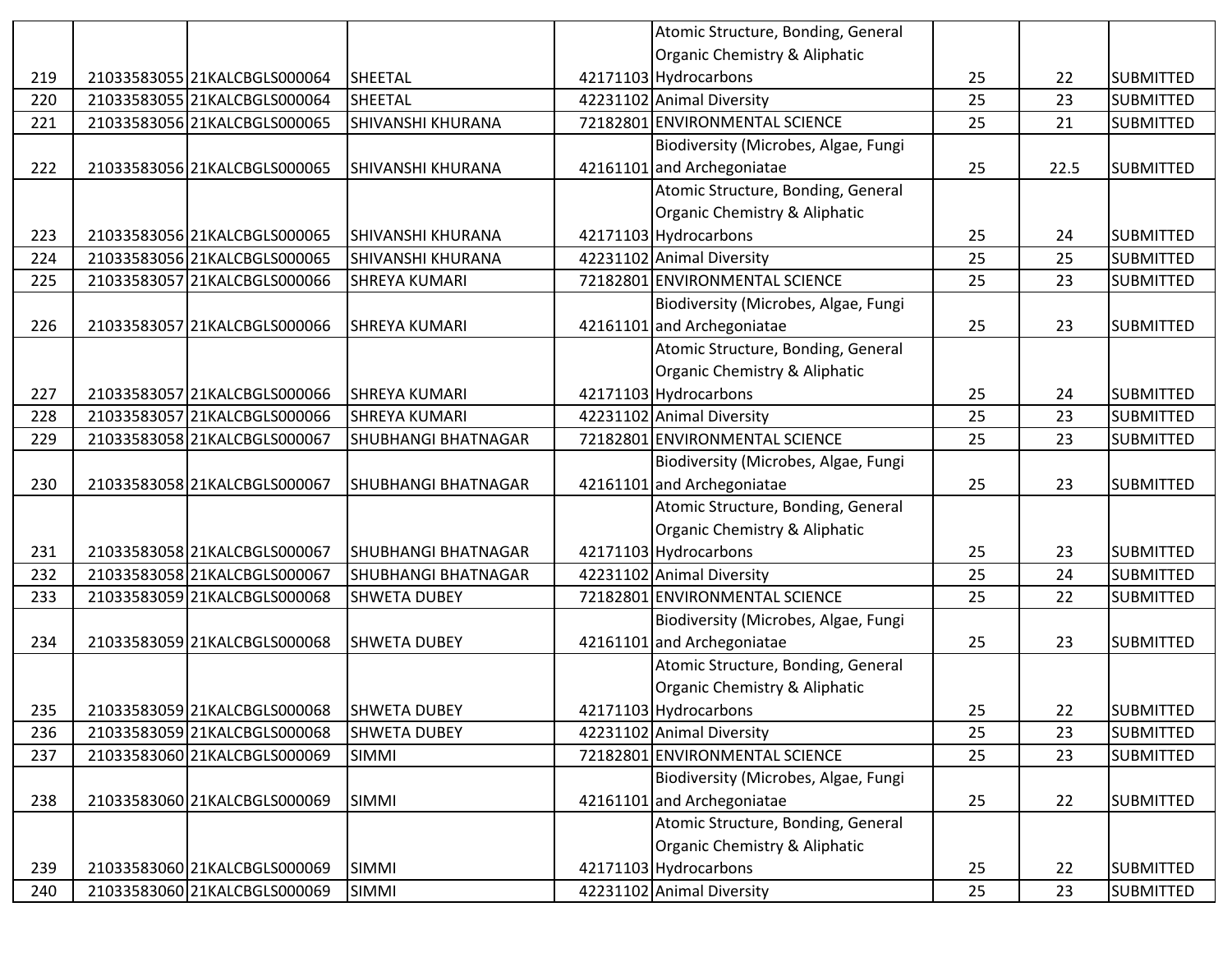| 241 | 21033583061 21KALCBGLS000070 | <b>SIMRAN BHATI</b>      | 72182801 ENVIRONMENTAL SCIENCE       | 25 | 21          | <b>SUBMITTED</b> |
|-----|------------------------------|--------------------------|--------------------------------------|----|-------------|------------------|
|     |                              |                          | Biodiversity (Microbes, Algae, Fungi |    |             |                  |
| 242 | 21033583061 21KALCBGLS000070 | <b>SIMRAN BHATI</b>      | 42161101 and Archegoniatae           | 25 | 22.5        | <b>SUBMITTED</b> |
|     |                              |                          | Atomic Structure, Bonding, General   |    |             |                  |
|     |                              |                          | Organic Chemistry & Aliphatic        |    |             |                  |
| 243 | 21033583061 21KALCBGLS000070 | <b>SIMRAN BHATI</b>      | 42171103 Hydrocarbons                | 25 | 22          | <b>SUBMITTED</b> |
| 244 | 21033583061 21KALCBGLS000070 | <b>SIMRAN BHATI</b>      | 42231102 Animal Diversity            | 25 | 22          | <b>SUBMITTED</b> |
| 245 | 21033583062 21KALCBGLS000071 | <b>SNEHA RAWAT</b>       | 72182801 ENVIRONMENTAL SCIENCE       | 25 | 21          | <b>SUBMITTED</b> |
|     |                              |                          | Biodiversity (Microbes, Algae, Fungi |    |             |                  |
| 246 | 21033583062 21KALCBGLS000071 | <b>SNEHA RAWAT</b>       | 42161101 and Archegoniatae           | 25 | 20          | <b>SUBMITTED</b> |
|     |                              |                          | Atomic Structure, Bonding, General   |    |             |                  |
|     |                              |                          | Organic Chemistry & Aliphatic        |    |             |                  |
| 247 | 21033583062 21KALCBGLS000071 | <b>SNEHA RAWAT</b>       | 42171103 Hydrocarbons                | 25 | 13          | <b>SUBMITTED</b> |
| 248 | 21033583062 21KALCBGLS000071 | <b>SNEHA RAWAT</b>       | 42231102 Animal Diversity            | 25 | $\mathbf 0$ | <b>SUBMITTED</b> |
| 249 | 21033583063 21KALCBGLS000072 | <b>SONAL RAI</b>         | 72182801 ENVIRONMENTAL SCIENCE       | 25 | 23          | <b>SUBMITTED</b> |
|     |                              |                          | Biodiversity (Microbes, Algae, Fungi |    |             |                  |
| 250 | 21033583063 21KALCBGLS000072 | <b>SONAL RAI</b>         | 42161101 and Archegoniatae           | 25 | 22.5        | <b>SUBMITTED</b> |
|     |                              |                          | Atomic Structure, Bonding, General   |    |             |                  |
|     |                              |                          | Organic Chemistry & Aliphatic        |    |             |                  |
| 251 | 21033583063 21KALCBGLS000072 | <b>SONAL RAI</b>         | 42171103 Hydrocarbons                | 25 | 23          | <b>SUBMITTED</b> |
| 252 | 21033583063 21KALCBGLS000072 | <b>SONAL RAI</b>         | 42231102 Animal Diversity            | 25 | 23          | <b>SUBMITTED</b> |
| 253 | 21033583064 21KALCBGLS000073 | <b>SUCHITRA KHARKWAL</b> | 72182801 ENVIRONMENTAL SCIENCE       | 25 | 20          | <b>SUBMITTED</b> |
|     |                              |                          | Biodiversity (Microbes, Algae, Fungi |    |             |                  |
| 254 | 21033583064 21KALCBGLS000073 | <b>SUCHITRA KHARKWAL</b> | 42161101 and Archegoniatae           | 25 | 23          | <b>SUBMITTED</b> |
|     |                              |                          | Atomic Structure, Bonding, General   |    |             |                  |
|     |                              |                          | Organic Chemistry & Aliphatic        |    |             |                  |
| 255 | 21033583064 21KALCBGLS000073 | <b>SUCHITRA KHARKWAL</b> | 42171103 Hydrocarbons                | 25 | 20          | <b>SUBMITTED</b> |
| 256 | 21033583064 21KALCBGLS000073 | <b>SUCHITRA KHARKWAL</b> | 42231102 Animal Diversity            | 25 | 23          | <b>SUBMITTED</b> |
| 257 | 21033583065 21KALCBGLS000074 | <b>SUSHMITA ADHIKARI</b> | 72182801 ENVIRONMENTAL SCIENCE       | 25 | 21          | <b>SUBMITTED</b> |
|     |                              |                          | Biodiversity (Microbes, Algae, Fungi |    |             |                  |
| 258 | 21033583065 21KALCBGLS000074 | <b>SUSHMITA ADHIKARI</b> | 42161101 and Archegoniatae           | 25 | 23          | <b>SUBMITTED</b> |
|     |                              |                          | Atomic Structure, Bonding, General   |    |             |                  |
|     |                              |                          | Organic Chemistry & Aliphatic        |    |             |                  |
| 259 | 21033583065 21KALCBGLS000074 | <b>SUSHMITA ADHIKARI</b> | 42171103 Hydrocarbons                | 25 | 21          | <b>SUBMITTED</b> |
| 260 | 21033583065 21KALCBGLS000074 | <b>SUSHMITA ADHIKARI</b> | 42231102 Animal Diversity            | 25 | 24          | <b>SUBMITTED</b> |
| 261 | 21033583066 21KALCBGLS000075 | <b>SWATI MISHRA</b>      | 72182801 ENVIRONMENTAL SCIENCE       | 25 | 23          | <b>SUBMITTED</b> |
|     |                              |                          | Biodiversity (Microbes, Algae, Fungi |    |             |                  |
| 262 | 21033583066 21KALCBGLS000075 | <b>SWATI MISHRA</b>      | 42161101 and Archegoniatae           | 25 | 22.5        | <b>SUBMITTED</b> |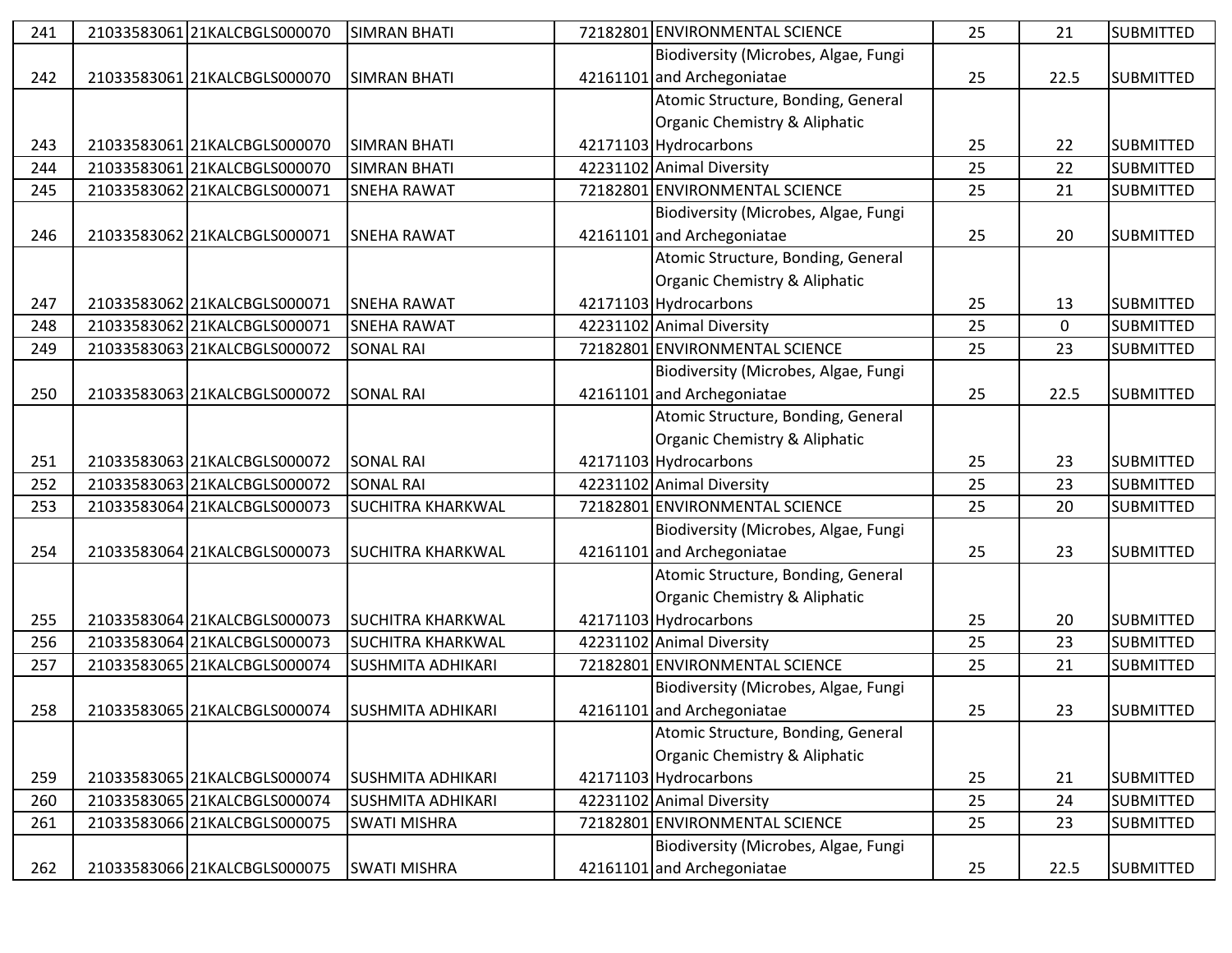|     |                              |                       | Atomic Structure, Bonding, General   |    |    |                  |
|-----|------------------------------|-----------------------|--------------------------------------|----|----|------------------|
|     |                              |                       | Organic Chemistry & Aliphatic        |    |    |                  |
| 263 | 21033583066 21KALCBGLS000075 | <b>SWATI MISHRA</b>   | 42171103 Hydrocarbons                | 25 | 21 | <b>SUBMITTED</b> |
| 264 | 21033583066 21KALCBGLS000075 | <b>SWATI MISHRA</b>   | 42231102 Animal Diversity            | 25 | 23 | <b>SUBMITTED</b> |
| 265 | 21033583067 21KALCBGLS000076 | <b>TANNU</b>          | 72182801 ENVIRONMENTAL SCIENCE       | 25 | 22 | <b>SUBMITTED</b> |
|     |                              |                       | Biodiversity (Microbes, Algae, Fungi |    |    |                  |
| 266 | 21033583067 21KALCBGLS000076 | <b>TANNU</b>          | 42161101 and Archegoniatae           | 25 | 20 | <b>SUBMITTED</b> |
|     |                              |                       | Atomic Structure, Bonding, General   |    |    |                  |
|     |                              |                       | Organic Chemistry & Aliphatic        |    |    |                  |
| 267 | 21033583067 21KALCBGLS000076 | <b>TANNU</b>          | 42171103 Hydrocarbons                | 25 | 14 | <b>SUBMITTED</b> |
| 268 | 21033583067 21KALCBGLS000076 | <b>TANNU</b>          | 42231102 Animal Diversity            | 25 | 23 | <b>SUBMITTED</b> |
| 269 | 21033583068 21KALCBGLS000077 | <b>TANYA</b>          | 72182801 ENVIRONMENTAL SCIENCE       | 25 | 24 | <b>SUBMITTED</b> |
|     |                              |                       | Biodiversity (Microbes, Algae, Fungi |    |    |                  |
| 270 | 21033583068 21KALCBGLS000077 | <b>TANYA</b>          | 42161101 and Archegoniatae           | 25 | 23 | <b>SUBMITTED</b> |
|     |                              |                       | Atomic Structure, Bonding, General   |    |    |                  |
|     |                              |                       | Organic Chemistry & Aliphatic        |    |    |                  |
| 271 | 21033583068 21KALCBGLS000077 | <b>TANYA</b>          | 42171103 Hydrocarbons                | 25 | 21 | <b>SUBMITTED</b> |
| 272 | 21033583068 21KALCBGLS000077 | <b>TANYA</b>          | 42231102 Animal Diversity            | 25 | 24 | <b>SUBMITTED</b> |
| 273 | 21033583069 21KALCBGLS000078 | <b>TUBA KHAN</b>      | 72182801 ENVIRONMENTAL SCIENCE       | 25 | 20 | <b>SUBMITTED</b> |
|     |                              |                       | Biodiversity (Microbes, Algae, Fungi |    |    |                  |
| 274 | 21033583069 21KALCBGLS000078 | <b>TUBA KHAN</b>      | 42161101 and Archegoniatae           | 25 | 23 | <b>SUBMITTED</b> |
| 275 | 21033583069 21KALCBGLS000078 | <b>TUBA KHAN</b>      | 42231102 Animal Diversity            | 25 | 23 | <b>SUBMITTED</b> |
|     |                              |                       | Atomic Structure, Bonding, General   |    |    |                  |
|     |                              |                       | Organic Chemistry & Aliphatic        |    |    |                  |
| 276 | 21033583069 21KALCBGLS000078 | <b>TUBA KHAN</b>      | 42171103 Hydrocarbons                | 25 | 21 | <b>SUBMITTED</b> |
| 277 | 21033583070 21KALCBGLS000079 | <b>UMAIRA AYAZ</b>    | 72182801 ENVIRONMENTAL SCIENCE       | 25 | 23 | <b>SUBMITTED</b> |
|     |                              |                       | Biodiversity (Microbes, Algae, Fungi |    |    |                  |
| 278 | 21033583070 21KALCBGLS000079 | <b>UMAIRA AYAZ</b>    | 42161101 and Archegoniatae           | 25 | 20 | <b>SUBMITTED</b> |
|     |                              |                       | Atomic Structure, Bonding, General   |    |    |                  |
|     |                              |                       | Organic Chemistry & Aliphatic        |    |    |                  |
| 279 | 21033583070 21KALCBGLS000079 | <b>UMAIRA AYAZ</b>    | 42171103 Hydrocarbons                | 25 | 24 | <b>SUBMITTED</b> |
| 280 | 21033583070 21KALCBGLS000079 | UMAIRA AYAZ           | 42231102 Animal Diversity            | 25 | 24 | <b>SUBMITTED</b> |
| 281 | 21033583071 21KALCBGLS000080 | <b>VANSHIKA GUPTA</b> | 72182801 ENVIRONMENTAL SCIENCE       | 25 | 23 | <b>SUBMITTED</b> |
|     |                              |                       | Biodiversity (Microbes, Algae, Fungi |    |    |                  |
| 282 | 2103358307121KALCBGLS000080  | <b>VANSHIKA GUPTA</b> | 42161101 and Archegoniatae           | 25 | 23 | <b>SUBMITTED</b> |
|     |                              |                       | Atomic Structure, Bonding, General   |    |    |                  |
|     |                              |                       | Organic Chemistry & Aliphatic        |    |    |                  |
| 283 | 21033583071 21KALCBGLS000080 | <b>VANSHIKA GUPTA</b> | 42171103 Hydrocarbons                | 25 | 22 | <b>SUBMITTED</b> |
| 284 | 2103358307121KALCBGLS000080  | <b>VANSHIKA GUPTA</b> | 42231102 Animal Diversity            | 25 | 23 | <b>SUBMITTED</b> |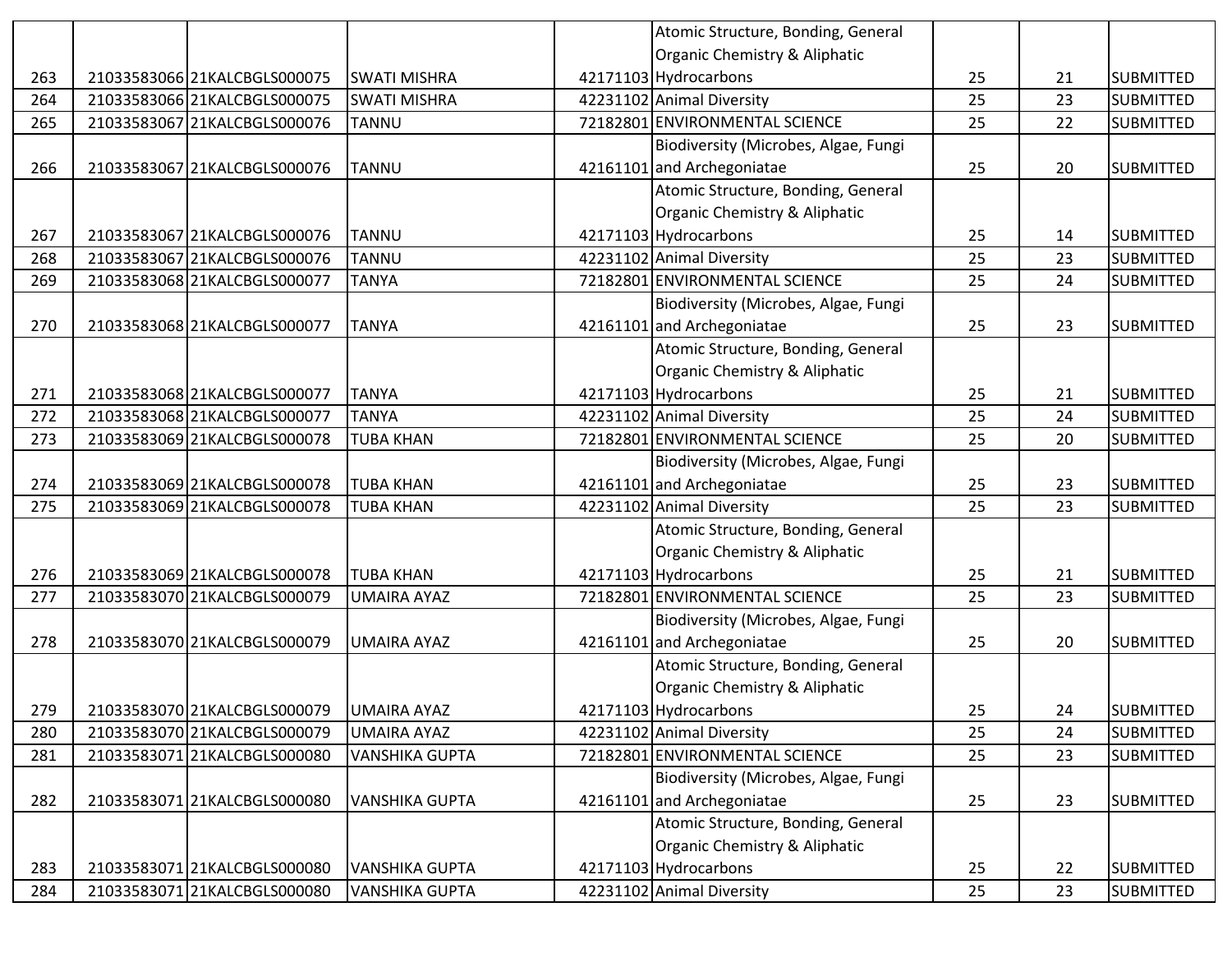| 285 | 21033583072 21KALCBGLS000081 | <b>VARSHA</b>        | 72182801 ENVIRONMENTAL SCIENCE       | 25 | 22          | <b>SUBMITTED</b> |
|-----|------------------------------|----------------------|--------------------------------------|----|-------------|------------------|
|     |                              |                      | Biodiversity (Microbes, Algae, Fungi |    |             |                  |
| 286 | 21033583072 21KALCBGLS000081 | <b>VARSHA</b>        | 42161101 and Archegoniatae           | 25 | 23          | <b>SUBMITTED</b> |
|     |                              |                      | Atomic Structure, Bonding, General   |    |             |                  |
|     |                              |                      | Organic Chemistry & Aliphatic        |    |             |                  |
| 287 | 21033583072 21KALCBGLS000081 | <b>VARSHA</b>        | 42171103 Hydrocarbons                | 25 | 24          | <b>SUBMITTED</b> |
| 288 | 21033583072 21KALCBGLS000081 | VARSHA               | 42231102 Animal Diversity            | 25 | 24          | <b>SUBMITTED</b> |
| 289 | 21033583073 21KALCBGLS000082 | <b>VARTIKA SINGH</b> | 72182801 ENVIRONMENTAL SCIENCE       | 25 | 24          | <b>SUBMITTED</b> |
|     |                              |                      | Biodiversity (Microbes, Algae, Fungi |    |             |                  |
| 290 | 21033583073 21KALCBGLS000082 | <b>VARTIKA SINGH</b> | 42161101 and Archegoniatae           | 25 | 23          | <b>SUBMITTED</b> |
|     |                              |                      | Atomic Structure, Bonding, General   |    |             |                  |
|     |                              |                      | Organic Chemistry & Aliphatic        |    |             |                  |
| 291 | 21033583073 21KALCBGLS000082 | <b>VARTIKA SINGH</b> | 42171103 Hydrocarbons                | 25 | 23          | <b>SUBMITTED</b> |
| 292 | 21033583073 21KALCBGLS000082 | <b>VARTIKA SINGH</b> | 42231102 Animal Diversity            | 25 | 23          | <b>SUBMITTED</b> |
| 293 | 21033583074 21KALCBGLS000083 | <b>VIJITA KUMARI</b> | 72182801 ENVIRONMENTAL SCIENCE       | 25 | 22          | <b>SUBMITTED</b> |
|     |                              |                      | Biodiversity (Microbes, Algae, Fungi |    |             |                  |
| 294 | 21033583074 21KALCBGLS000083 | <b>VIJITA KUMARI</b> | 42161101 and Archegoniatae           | 25 | 22          | <b>SUBMITTED</b> |
|     |                              |                      | Atomic Structure, Bonding, General   |    |             |                  |
|     |                              |                      | Organic Chemistry & Aliphatic        |    |             |                  |
| 295 | 21033583074 21KALCBGLS000083 | <b>VIJITA KUMARI</b> | 42171103 Hydrocarbons                | 25 | 18          | <b>SUBMITTED</b> |
| 296 | 21033583074 21KALCBGLS000083 | <b>VIJITA KUMARI</b> | 42231102 Animal Diversity            | 25 | $\mathbf 0$ | <b>SUBMITTED</b> |
| 297 | 21033583075 21KALCBGLS000084 | YASHIKA SHARMA       | 72182801 ENVIRONMENTAL SCIENCE       | 25 | 21          | <b>SUBMITTED</b> |
|     |                              |                      | Biodiversity (Microbes, Algae, Fungi |    |             |                  |
| 298 | 21033583075 21KALCBGLS000084 | YASHIKA SHARMA       | 42161101 and Archegoniatae           | 25 | 22.5        | <b>SUBMITTED</b> |
|     |                              |                      | Atomic Structure, Bonding, General   |    |             |                  |
|     |                              |                      | Organic Chemistry & Aliphatic        |    |             |                  |
| 299 | 21033583075 21KALCBGLS000084 | YASHIKA SHARMA       | 42171103 Hydrocarbons                | 25 | 22          | <b>SUBMITTED</b> |
| 300 | 21033583075 21KALCBGLS000084 | YASHIKA SHARMA       | 42231102 Animal Diversity            | 25 | 23          | <b>SUBMITTED</b> |
| 301 | 21033583076 21KALCBGLS000001 | AADYA GUPTA          | 72182801 ENVIRONMENTAL SCIENCE       | 25 | 23          | <b>SUBMITTED</b> |
|     |                              |                      | Biodiversity (Microbes, Algae, Fungi |    |             |                  |
| 302 | 21033583076 21KALCBGLS000001 | <b>AADYA GUPTA</b>   | 42161101 and Archegoniatae           | 25 | 22.5        | <b>SUBMITTED</b> |
|     |                              |                      | Atomic Structure, Bonding, General   |    |             |                  |
|     |                              |                      | Organic Chemistry & Aliphatic        |    |             |                  |
| 303 | 21033583076 21KALCBGLS000001 | <b>AADYA GUPTA</b>   | 42171103 Hydrocarbons                | 25 | 16          | <b>SUBMITTED</b> |
| 304 | 21033583076 21KALCBGLS000001 | <b>AADYA GUPTA</b>   | 42231102 Animal Diversity            | 25 | 23          | <b>SUBMITTED</b> |
|     |                              |                      | Biodiversity (Microbes, Algae, Fungi |    |             |                  |
| 305 | 21033583077 21KALCBGLS000050 | PRACHITA MEHRA       | 42161101 and Archegoniatae           | 25 | 20          | <b>SUBMITTED</b> |